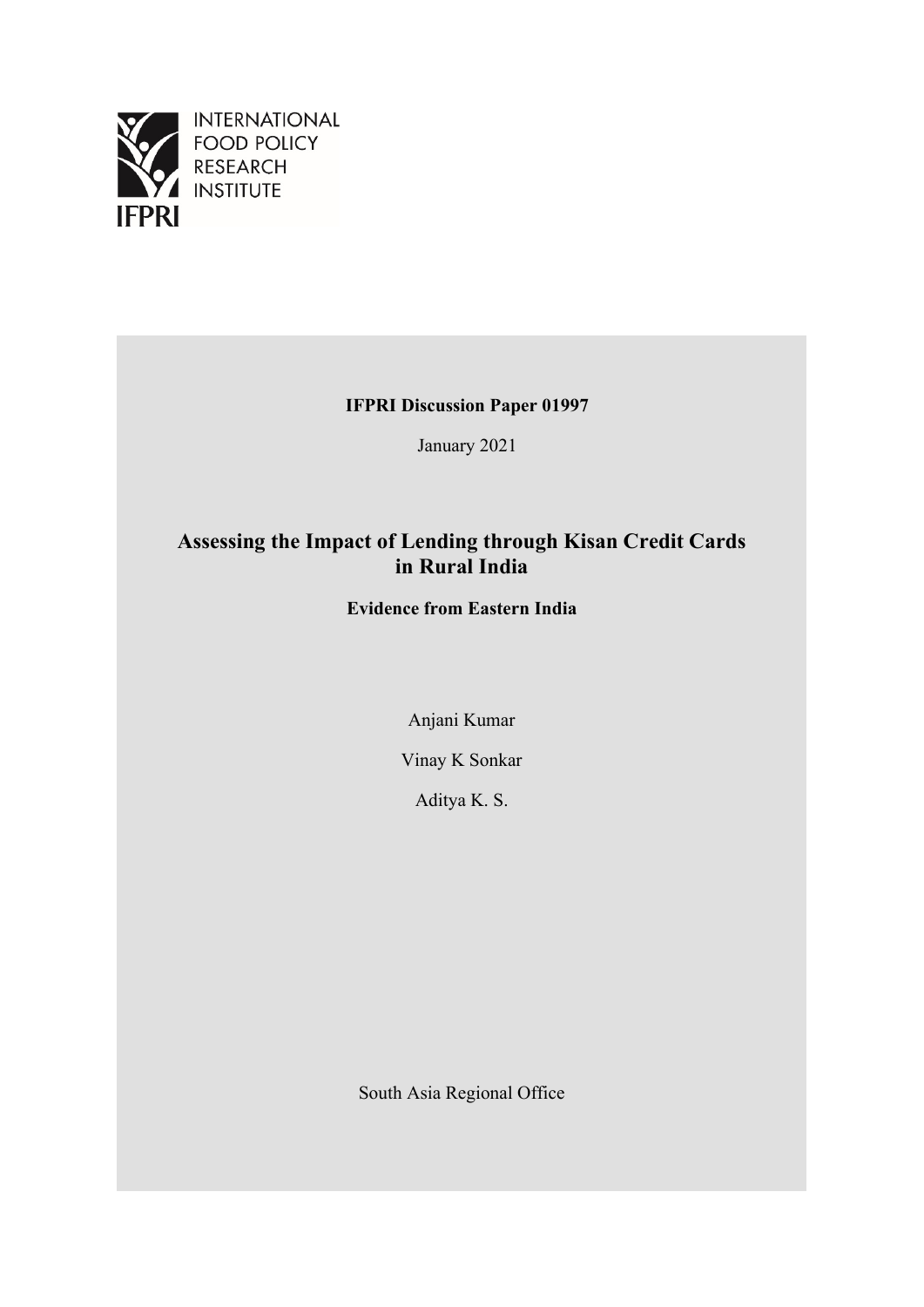### **INTERNATIONAL FOOD POLICY RESEARCH INSTITUTE**

The International Food Policy Research Institute (IFPRI), a CGIAR Research Center established in 1975, provides research-based policy solutions to sustainably reduce poverty and end hunger and malnutrition. IFPRI's strategic research aims to foster a climate-resilient and sustainable food supply; promote healthy diets and nutrition for all; build inclusive and efficient markets, trade systems, and food industries; transform agricultural and rural economies; and strengthen institutions and governance. Gender is integrated in all the Institute's work. Partnerships, communications, capacity strengthening, and data and knowledge management are essential components to translate IFPRI's research from action to impact. The Institute's regional and country programs play a critical role in responding to demand for food policy research and in delivering holistic support for country-led development. IFPRI collaborates with partners around the world.

#### **AUTHORS**

**Anjani Kumar** [\(anjani.kumar@cgiar.org\)](mailto:anjani.kumar@cgiar.org) is a senior research fellow in the South Asia Office of the International Food Policy Research Institute (IFPRI), New Delhi, India.

**Vinay K Sonkar** [\(v.k.sonkar@cgiar.org\)](mailto:v.k.sonkar@cgiar.org) is a research analyst in the South Asia Office of the International Food Policy Research Institute (IFPRI), New Delhi, India.

Aditya K. S. [\(adityaag68@gmail.com\)](mailto:adityaag68@gmail.com) is a scientist in the Division of Agricultural Economics at ICAR-Indian Agricultural Research Institute, New Delhi, India.

#### **Notices**

<sup>1</sup> IFPRI Discussion Papers contain preliminary material and research results and are circulated in order to stimulate discussion and critical comment. They have not been subject to a formal external review via IFPRI's Publications Review Committee. Any opinions stated herein are those of the author(s) and are not necessarily representative of or endorsed by IFPRI.

 $2$  The boundaries and names shown and the designations used on the map(s) herein do not imply official endorsement or acceptance by the International Food Policy Research Institute (IFPRI) or its partners and contributors.

<sup>3</sup> Copyright remains with the authors. The authors are free to proceed, without further IFPRI permission, to publish this paper, or any revised version of it, in outlets such as journals, books, and other publications.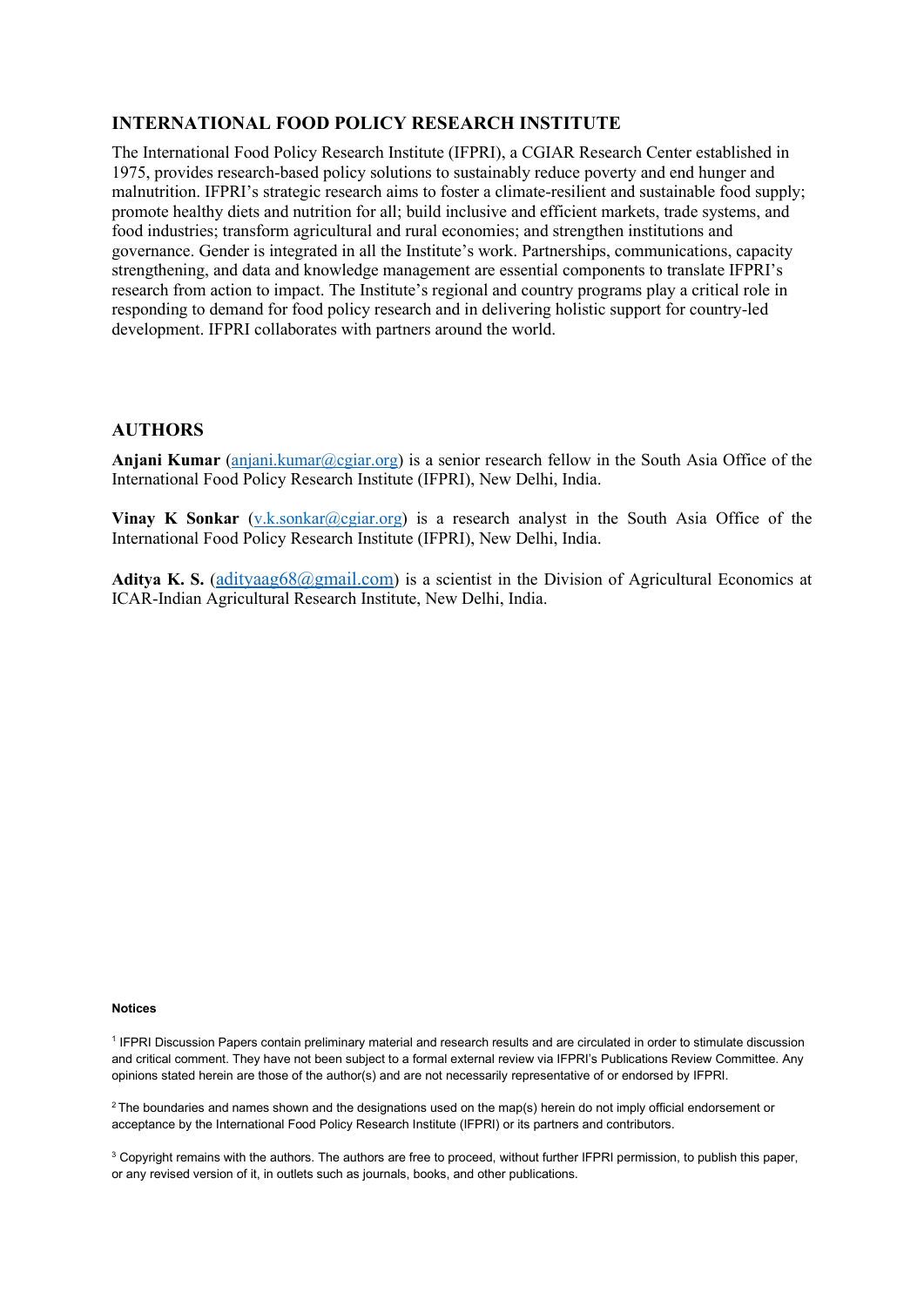| 1. |      |  |
|----|------|--|
| 2. |      |  |
| 3. |      |  |
|    | 3.1. |  |
|    | 3.2  |  |
|    |      |  |
|    | 4.1. |  |
| 5. |      |  |
| 6. |      |  |
| 7. |      |  |
| 8. |      |  |
| 9. |      |  |

## **Contents**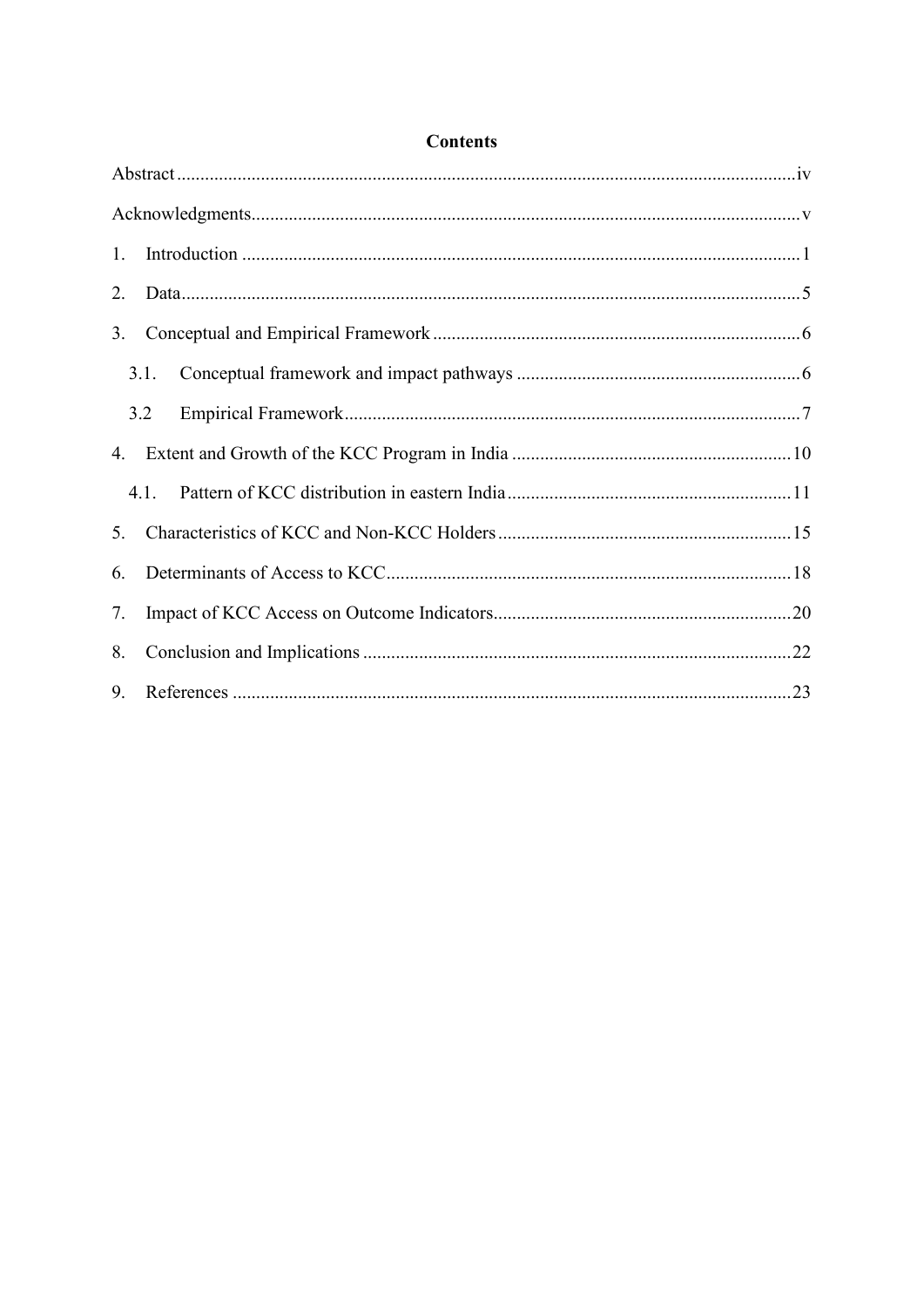## **List of Tables**

| Table 3: Distribution of Average Amount of KCC Credit Limit, Eastern India, 2018-19  12 |  |
|-----------------------------------------------------------------------------------------|--|
| Table 4: Purposes of taking credit through KCC, Eastern India, 2018-19  14              |  |
| Table 5: Descriptive statistics of the Sample Agricultural Households, Eastern India,   |  |
|                                                                                         |  |
| Table 6: Determinants of Access to KCCs for Agricultural Households, Eastern India,     |  |
|                                                                                         |  |
|                                                                                         |  |

## **List of Figures**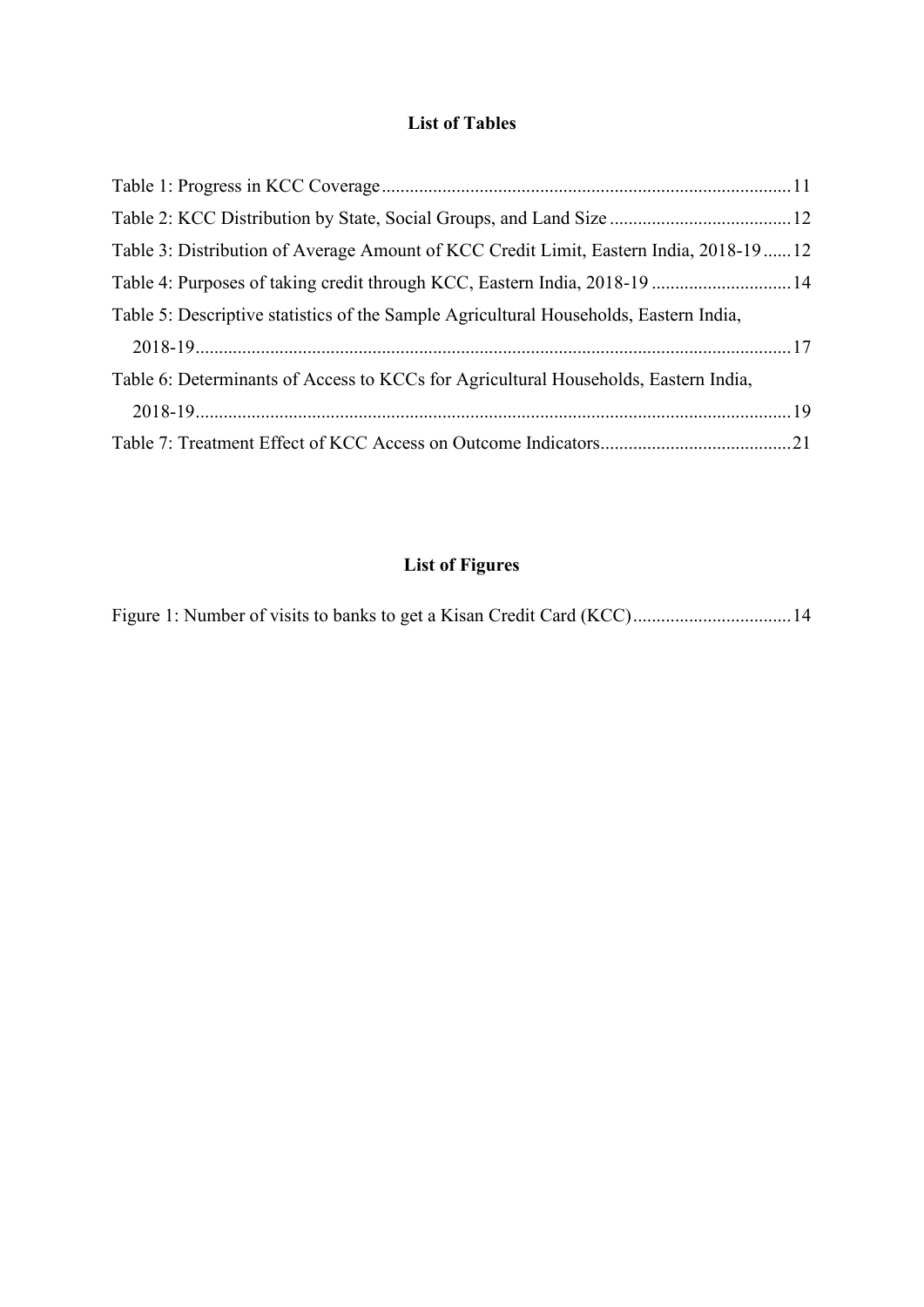# **List of acronyms**

| ATM            | <b>Automated Teller Machine</b>                        |
|----------------|--------------------------------------------------------|
| CAGR           | Compound Annual Growth Rate                            |
| <b>CEM</b>     | <b>Coarsened Exact Matching</b>                        |
| <b>DBT</b>     | Direct Benefit Transfer                                |
| <b>DCT</b>     | Direct Cash Transfer                                   |
| GoI            | Government of India                                    |
| <b>ICAR</b>    | Indian Council of Agricultural Research                |
| <b>IFPRI</b>   | <b>International Food Policy Research Institute</b>    |
| <b>INR</b>     | <b>Indian Rupee</b>                                    |
| <b>KCC</b>     | Kisan Credit Card                                      |
| <b>MFIs</b>    | Micro-Finance Institutions                             |
| <b>MGNREGA</b> | Mahatma Gandhi National Rural Employment Guarantee Act |
| <b>MIB</b>     | Monotonic Imbalance Bounding                           |
| OBC            | <b>Other Backward Caste</b>                            |
| <b>OLS</b>     | <b>Ordinary Least Square</b>                           |
| <b>PAIS</b>    | Personal Accident Insurance Scheme                     |
| <b>PCAHI</b>   | Per Capita Annual Household Income                     |
| <b>PMFBY</b>   | Pradhan Mantri Fasal Bima Yojana                       |
| <b>PMJDY</b>   | Pradhan Mantri Jan Dhan Yojana                         |
| <b>POS</b>     | Point of Sale                                          |
| PSM            | Propensity Score of Matching                           |
| <b>RBI</b>     | Reserve Bank of India                                  |
| <b>SC</b>      | <b>Scheduled Caste</b>                                 |
| <b>SHGs</b>    | Self-Help Groups                                       |
| <b>ST</b>      | <b>Scheduled Tribe</b>                                 |
| TE             | <b>Treatment Effect</b>                                |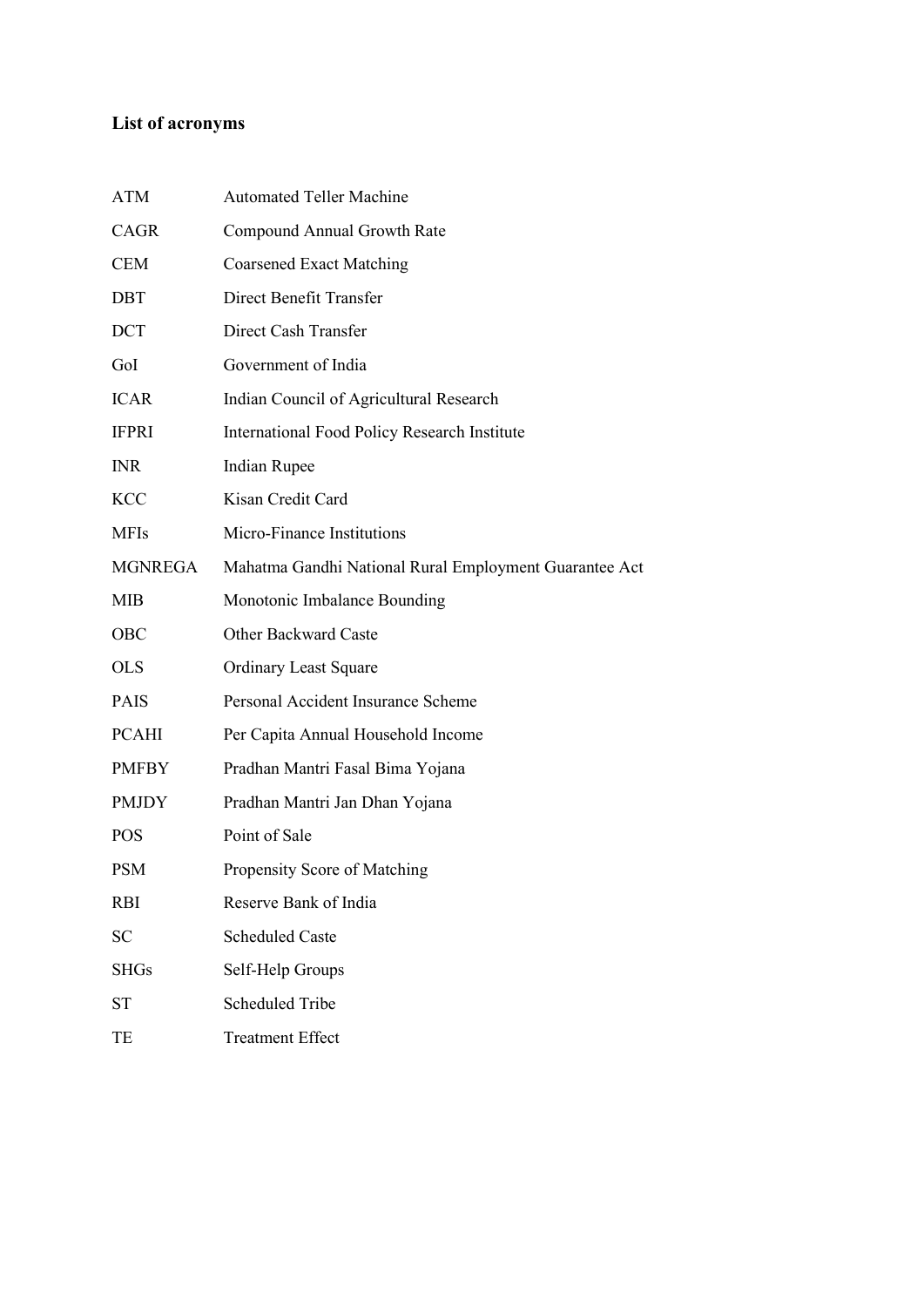#### **Abstract**

<span id="page-5-0"></span>This paper attempts to identify the determinants of access to the KCC program and empirically evaluate its impact on farmers' use of agricultural inputs and farm household incomes in Eastern India. We have also examined whether the possession of KCC reduces the farmer's dependence for borrowing on moneylenders. The estimation is based on Coarsened Exact Matching (CEM) approach, which is an increasingly popular method of estimating causal effects. The study uses a large survey of rural/farming households in eastern India (Bihar, Eastern Uttar Pradesh, Jharkhand, Odisha, and West Bengal). Findings reveal that access to KCC is strongly associated with the socioeconomic and demographic characteristic of farming households. We find that access to KCC increases farmers' use of the agricultural inputs and households and farm income especially for marginal and small farmers. Finally, access to KCC reduces farmer's dependency on moneylenders for borrowing credits by 25 percent.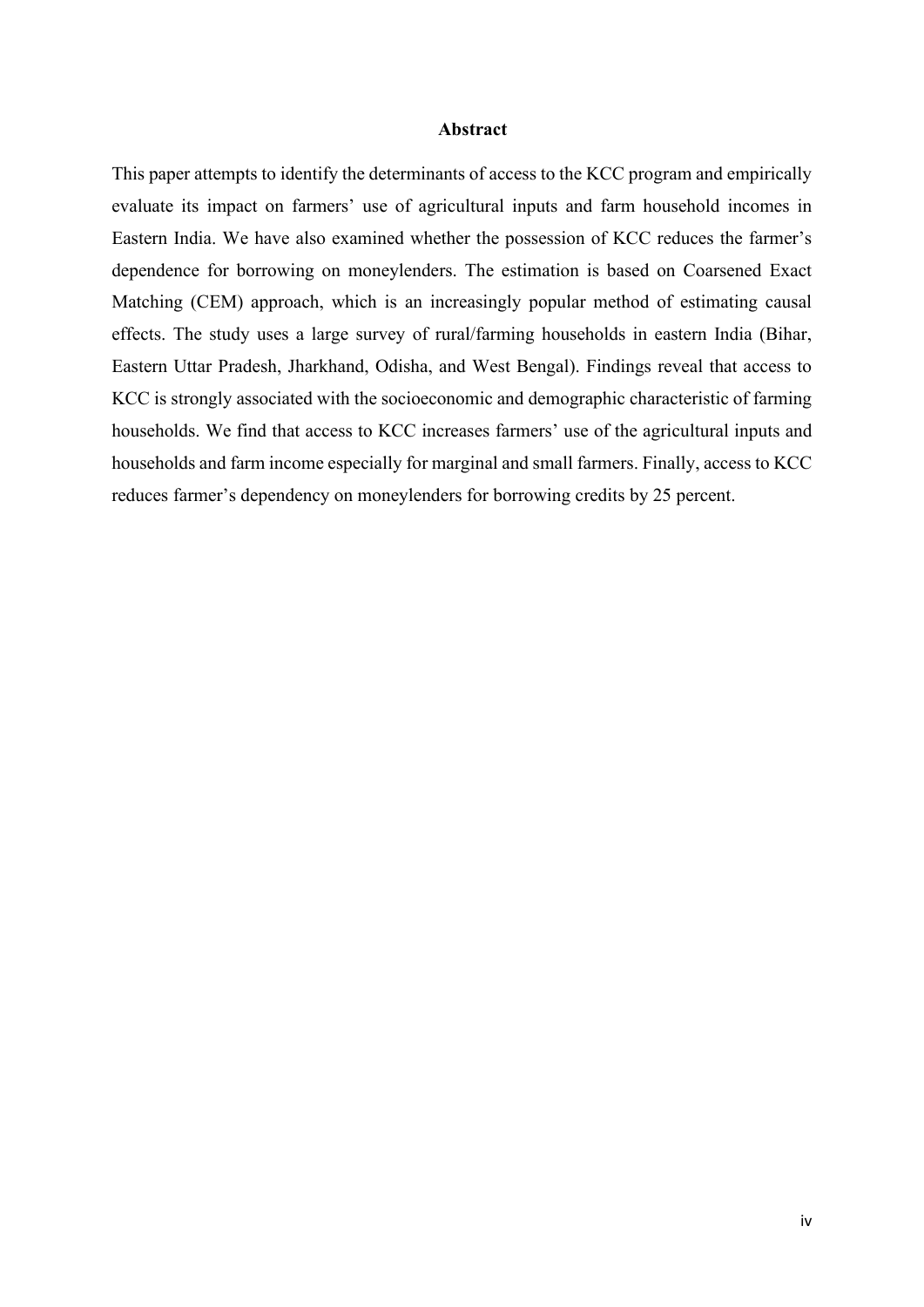#### **Acknowledgments**

<span id="page-6-0"></span>We are grateful to the Indian Council of Agricultural Research (ICAR) for extending financial support to conduct this study. We express our sincere thanks to Dr. Trilochan Mohapatra, Secretary of DARE and Director General of ICAR, for his constant support and encouragement during the course of this study. This study was undertaken as a part of the CGIAR Research Program on Policies, Institutions, and Markets (PIM) led by the International Food Policy Research Institute (IFPRI), and as part of ICAR-IFPRI workplan.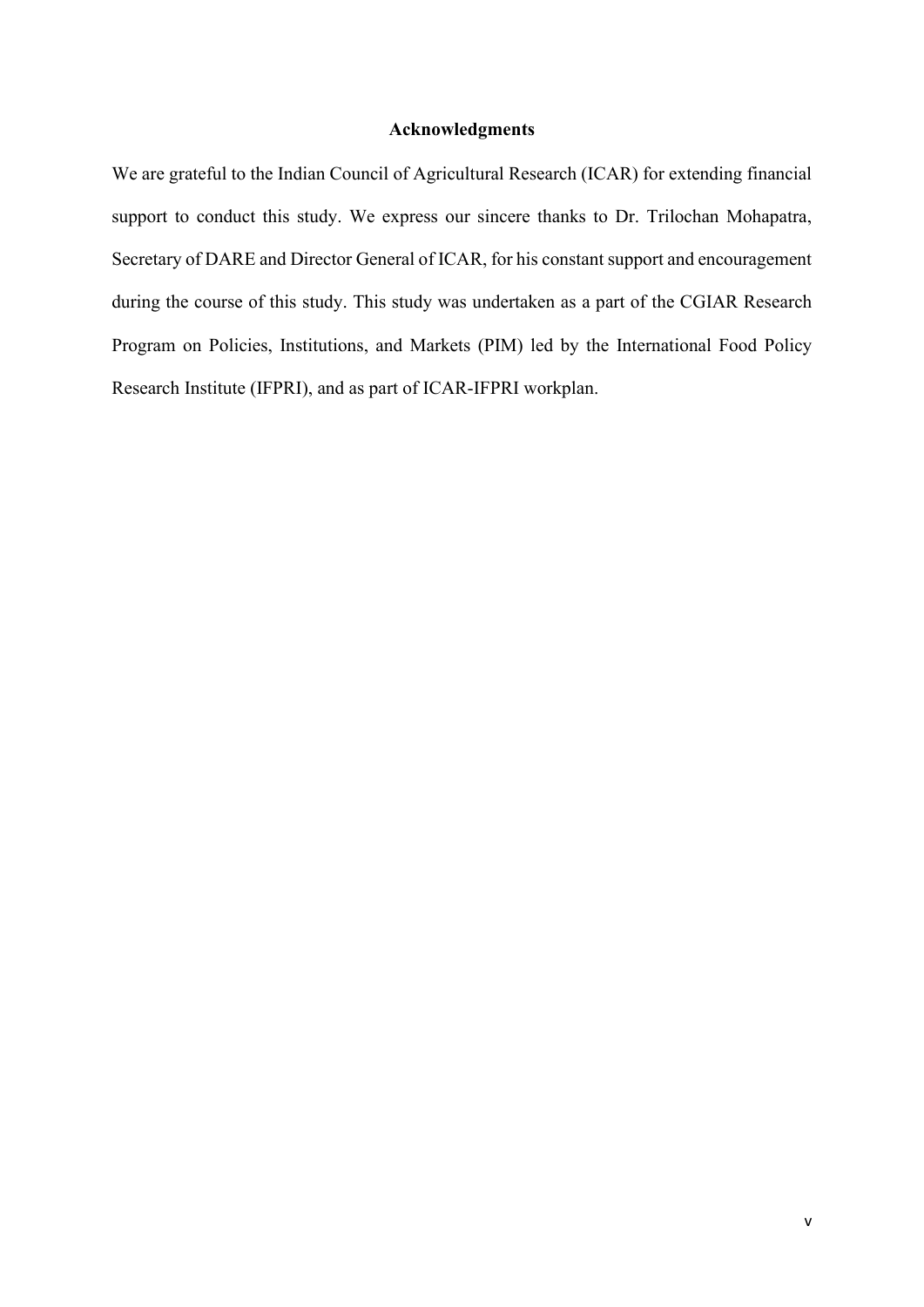#### <span id="page-7-0"></span>**1. Introduction**

The Kisan Credit Card (KCC1) scheme is a multipurpose credit card program for Indian farmers, which has provisions for crop loans, consumption credit, and term credit (GoI, 2017). The KCC scheme was introduced in 1998 to provide a single-window system of credit to the agricultural sector and to ensure that farmers have access to timely, hassle-free credit (Diwas et al., 2012; Kumar et al., 2011). The program also considerably reduces the amount of paperwork required to access credit. Once sanctioned, the credit card is valid for up to three to five years, subject to revision by banks. The credit limit of KCC is decided based on the cropping pattern and scale of finance as recommended by District Level Technical Committee (Mani, 2016).

Though the program offers a host of benefits, data indicate that only 43% of agricultural households have an active KCC (RBI, 2018). KCC coverage is even lesser in India's eastern states, which are characterized by acute poverty and a higher dependence on agriculture (Diwas et al., 2012; Kumar et al., 2011). In this paper, we attempt to identify the determinants of access to the KCC program and its impact on farmers' use of agricultural inputs and farm household incomes in Eastern India. We have also examined whether the possession of KCC reduces the farmer's dependence for borrowing on moneylenders.

The population of eastern India is highly dependent on agriculture as a source of income. The region is characterized by high poverty rates and small land-holding size. Due to resource constraints and limited savings, farmers often need credit to finance various agricultural operations. The time gap between investment and realization of returns also necessitates the use of credit (Aditya et al., 2019; Kumar et al., 2020; Giné, 2011). Though credit is not a direct agricultural input, it allows farmers to achieve an optimal level of inputs and facilitates adoption of modern technologies, and thus results in increased production and income (Akudugu, 2012; Asante-Addo et al., 2017; Awunyo-Vitor et al., 2014; Kumar et al., 2017;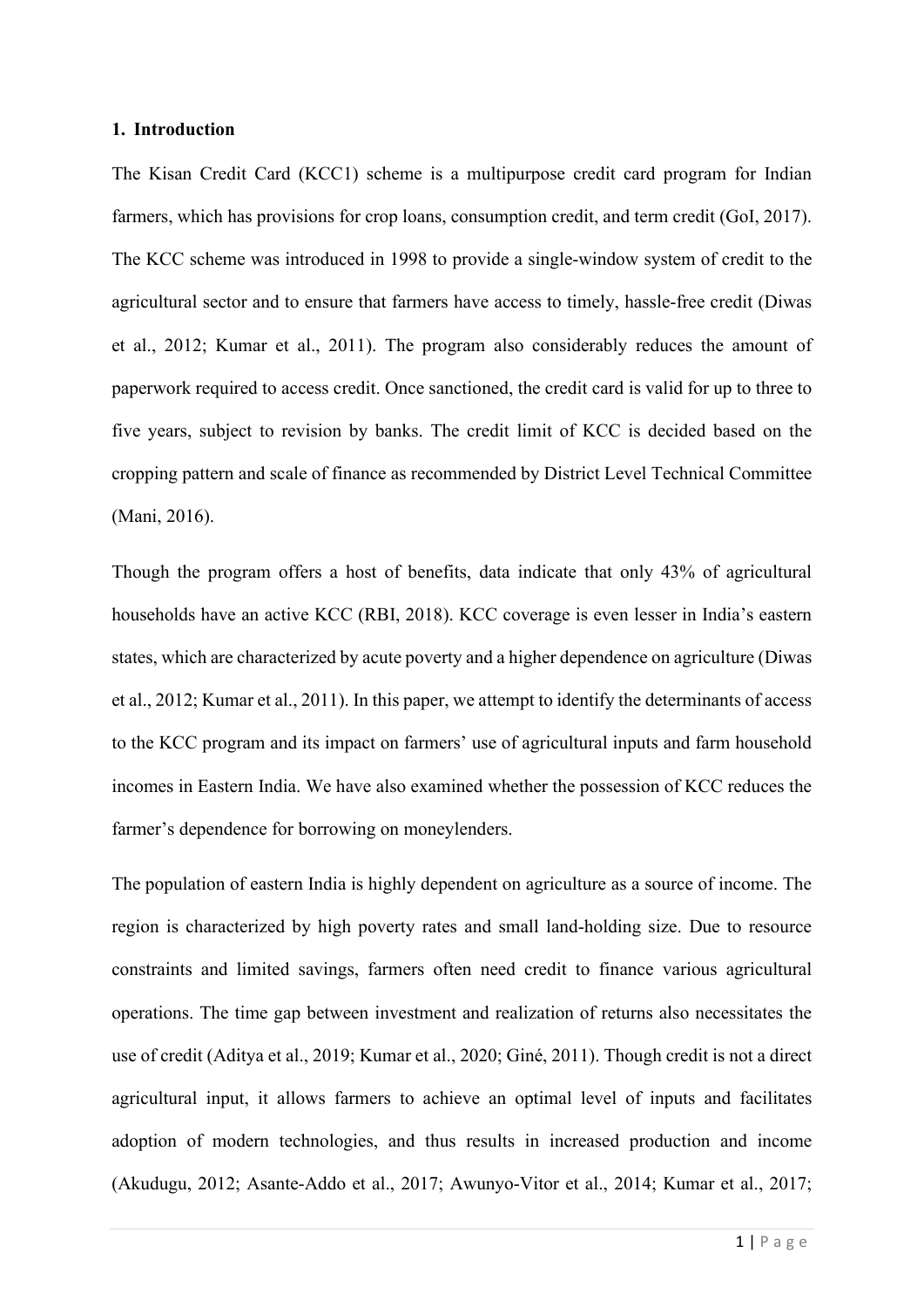Kumar et al., 2020; Kinuthia, 2018; Narayanan, 2016; Rahman et al., 2014; Tadesse, 2014;). Farmers can access credit either through formal financing entities like commercial banks, cooperatives, and microfinance institutes or through informal lending agencies like moneylenders. Though formal credit is cheaper, it generally involves high transaction costs, including travel expenses associated with repeat visits to banks and subsequent opportunity costs stemming from lost wages. Thus, many farmers still depend on moneylenders as a primary source of credit (Chenaa, 2018; de Castro and Teixeira, 2012; Diwas et al., 2012; Pal and Laha, 2015). In 1998, the Indian Government introduced the KCC scheme as an innovative credit delivery mechanism that would simplify the process of obtaining credit and ensure farmers had timely access to affordable financing (GoI, 2017; Kumar et al., 2011; Singh and Sekhon, 2005).

The KCC program bundles different types of credit into one multipurpose credit card; the credit limit comprises a crop loan (with terms that are based on the cropping pattern of the farmer), loans for post-harvest management and marketing, working capital for maintaining assets and dairy animals, consumption credit for other expenses, and term credit as needed. The program also gives farmers the option to access other financial products like crop insurance, asset insurance, and the Personal Accident Insurance Scheme (PAIS). The advantage of the KCC scheme is that it is a single-window system that addresses a wide variety of farmer credit needs and provides hassle-free credit access. A KCC also gives farmers financial flexibility. Kisan Credit Cards can be used to withdraw money at a bank branch or ATM or to make purchases from input shops via a point-of-sale (POS) machine. The crop loan component of the KCC program is also covered under the interest subvention scheme (to a ceiling of 3 lakh rupees) and has a 12-month repayment period. Presently, the annual interest rate is 7% (on the maximum eligible amount); however, timely repayment is rewarded by a 3% interest rate reduction (GoI, 2017). Another advantage is that once the KCC is approved/issued, farmers do not need to provide any spending receipts to lenders. In other words, card usage is not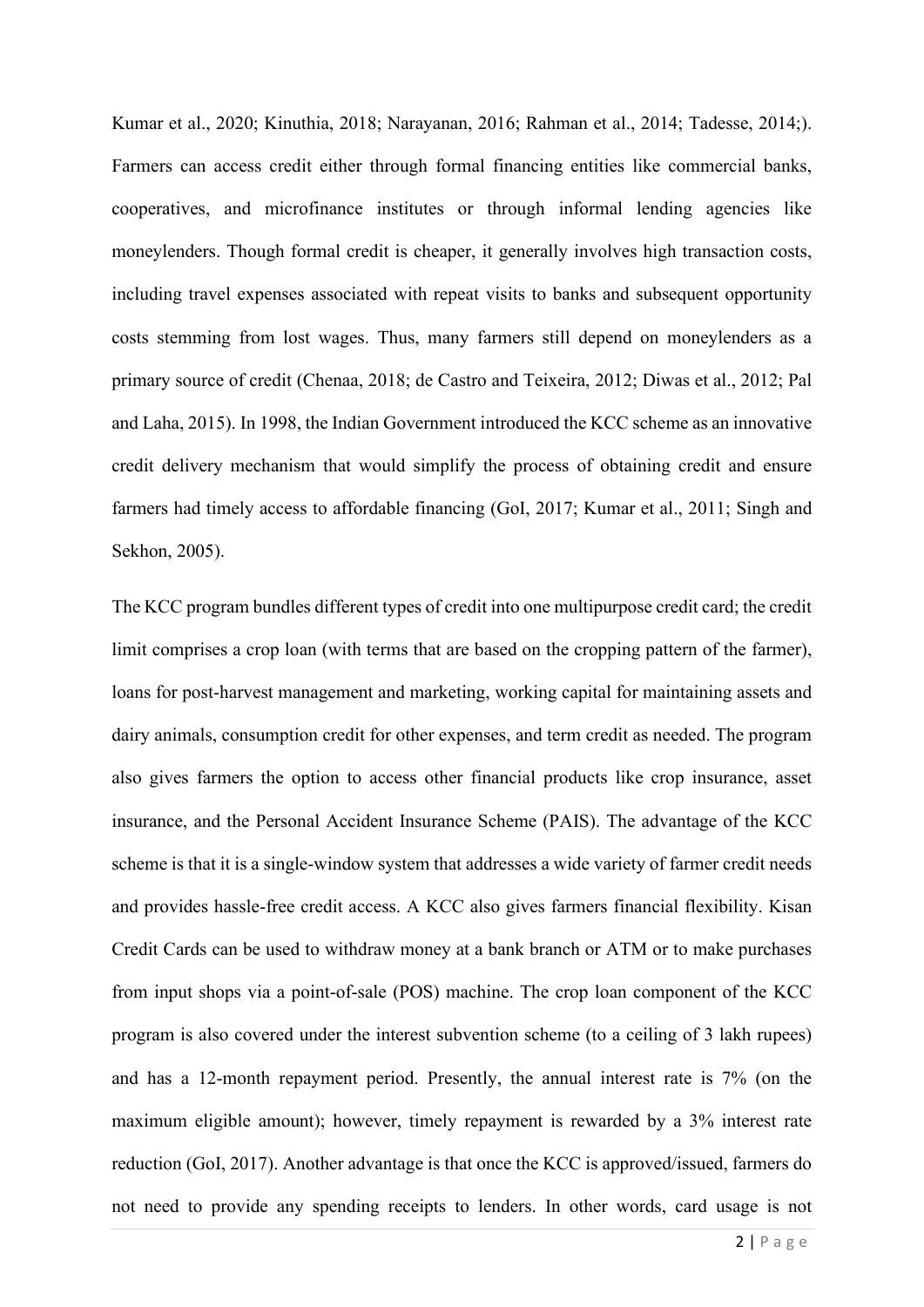monitored. In terms of collateral security, KCC limit up to 1 Lakh rupees, can be sanctioned by is hypothecating the crop farmer is growing without the need of additional collateral. With tie up mechanism for recovery (for example bank tie up with processor to recover the credit), banks have the discretion to sanction a credit limit up to 3 lakhs without any additional collateral. However, banks are insisting on land mortgage (mortgaging entire land which are recorded in the Land Possession Certificate (LPC)) for KCC limit above 1 Lakh rupees (Mani, 2016). Banks also have the discretionary powers to request collateral security in case of sanctioning a higher KCC limit. If the loan amount dispersed under the KCC is not repaid, banks can treat it like any other agricultural loan and recover them as per RBI guidelines. In spite of these advantages, KCC adoption still remains low, especially in the eastern part of India (GoI, 2018).

Despite the importance of the KCC scheme as an innovative credit delivery channel, very few studies have attempted to explore the determinants of access to the program and its impact. Most existing literature looks at the progress of the program in terms of number of cards issued, with a focus on growth and regional issues (Diwas et al., 2012; Kumar et al., 2011). The few studies that do attempt to assess impact generally rely on small samples and do not use econometric methods to establish causation (Mani, 2016; Singh and Sekhon, 2005). We complement the literature by using detailed primary data from eastern India. Empirically estimating the impact of KCC access is difficult on account of self-selection and endogeneity issues, and most of the earlier studies do not account for those in their estimation strategies. In this study, we assess the determinants of access to a KCC and its impact on a number of outcomes, including amount of fertilizer used per hectare, per capita annual household income (PCAHI), farm income per hectare, and farmer dependency on moneylenders. We use rich data from farming household surveys conducted in five eastern states in India.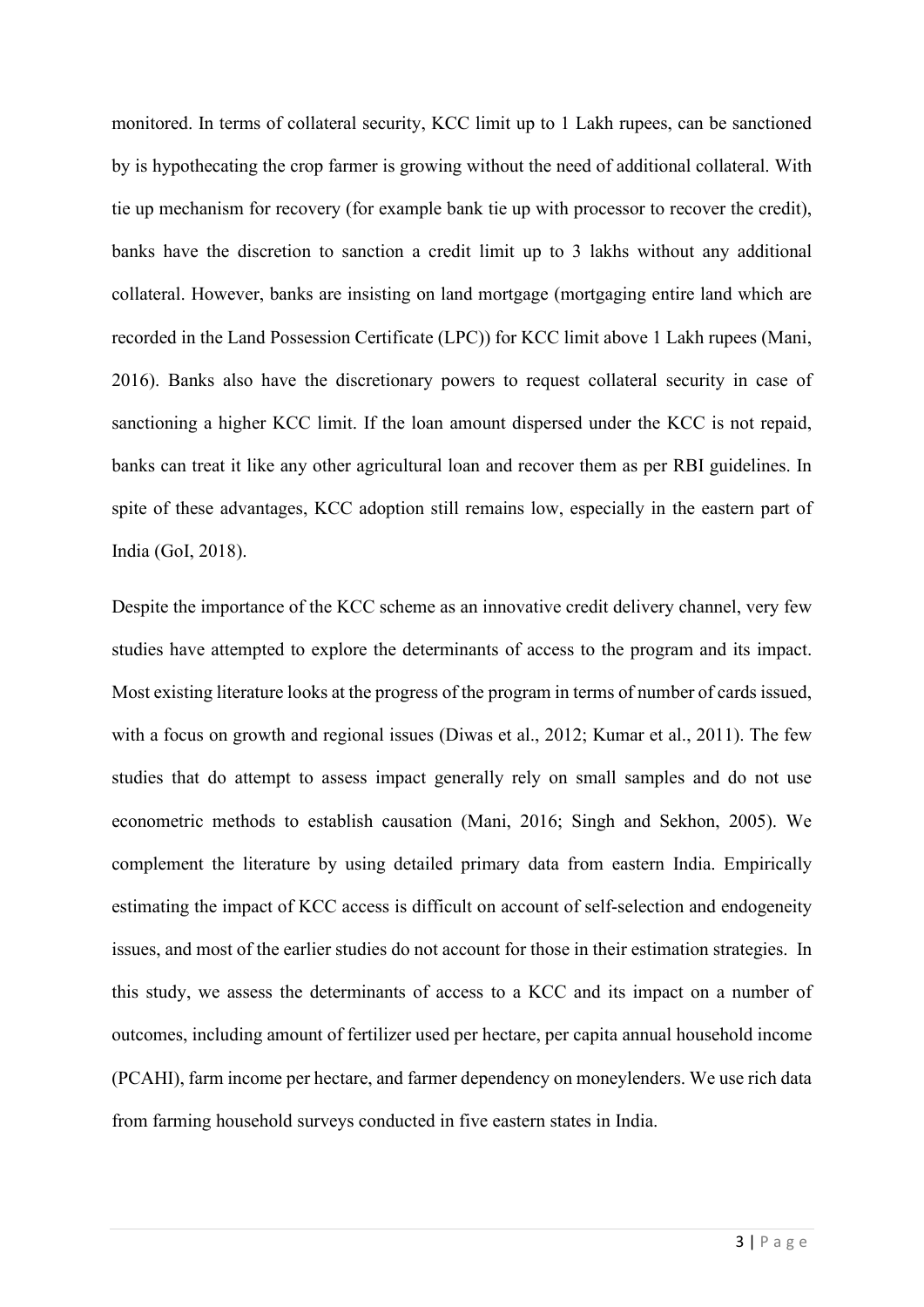The paper has two significant contributions. First, we use a detailed primary survey of 2,932 agricultural households across five eastern states to map the access of farming households to the KCC scheme and to identify the determinants of access. Primary studies on program access are important to understanding its prevalence, as secondary data on the number of cards issued are not very accurate. Secondly, we estimate the impact of KCC access on agricultural household incomes after accounting for self-selection and endogeneity. Our findings indicate that obtaining timely credit helped farmers to spend more on inputs and resulted in higher income. Results also show that farmers with access to a KCC are less dependent on moneylenders as a source of financing. Considering eastern India has the nation's highest poverty incidence, our findings on the clear income-enhancing effects of Kisan Credit Cards have important implications for poverty alleviation. Also, the Indian Government has launched a series of flagship programs for agricultural development in eastern India with stated goals that include 'doubling farmers' income' and 'Bringing Second Green Revolution to Eastern India'. The results of our study clearly demonstrate the effectiveness of the KCC scheme in particular and agricultural credit in general in increasing input use and farm income, thus advancing these objectives.

The paper is organized as follows. Section 2 describes the sample data used for the study. Section 3 explains the approach and econometric models used to assess the determinants of access to KCC and the program's impact. Section 4 examines the growth and functioning of the KCC scheme in India. Section 5 discusses characteristics of KCC and non-KCC holders. Section 6 discusses the determinants of KCC access and Section 7 discusses the impact of holding a KCC as it relates to input use, farm income, household income, and dependence on moneylenders for loans. Finally, Section 8 concludes and discusses policy implications.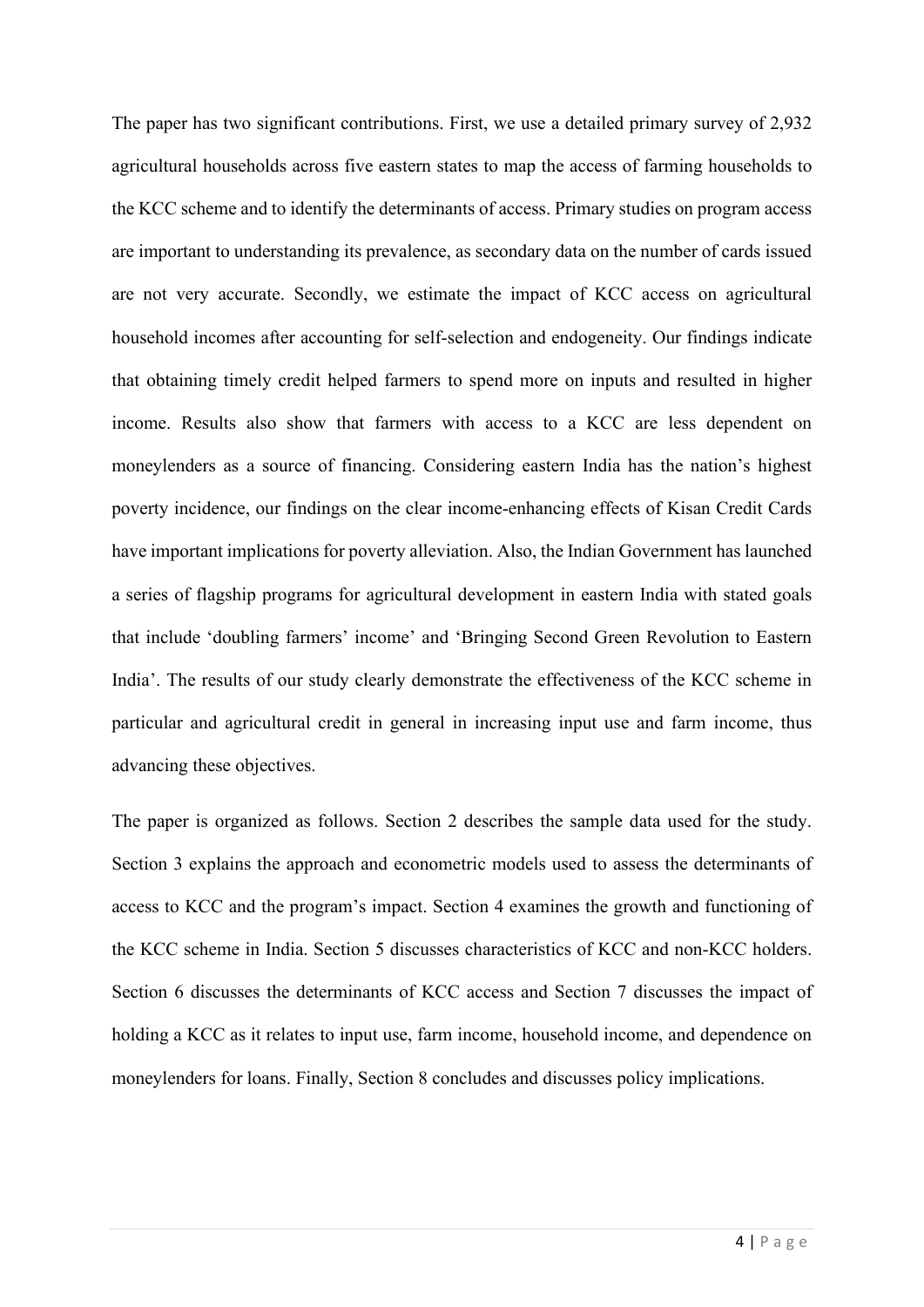#### <span id="page-11-0"></span>**2. Data**

This study uses data from a primary survey conducted during 2018-19 in five eastern states of India; namely, Bihar, Jharkhand, Odisha, eastern Uttar Pradesh, and West Bengal. The total sample size is 4,082 of which 2,932 samples are agricultural households.<sup>[1](#page-11-1)</sup> For this study we have considered only agricultural households, as only these households are eligible for a Kisan Credit Card. Of these, 892 households are from Bihar (30.42%), 698 from eastern Uttar Pradesh (23.81%), 352 from Jharkhand (12.01%), 268 from Odisha (9.14%), and 722 are from West Bengal (24.62%). The number of sample households in a state was allocated in proportion to the rural population of that state, with Bihar having the highest rural population among the five surveyed states. We randomly selected ten districts from Bihar, four districts each from Jharkhand and Odisha, and eight districts each from eastern Uttar Pradesh and West Bengal. Then, we randomly selected two blocks from each district, two villages from each block, and 30 households from each village for the survey based on household listing. The purpose of the field survey was to map the financial pattern of farming households and assess the impact of different instruments of credit on farmers' economic welfare. The survey collected information on household characteristics, such as family size, age, education, and sex of the household head, resource endowment, access to the KCC program and other credit sources, and awareness of various government schemes, including, Jan Dhan Yojana, Pradhan Mantri Fasal Bima Yojana (PMFBY), loan waiving schemes, and Direct Benefit Transfer (DBT). These data also provide detailed information related specifically to KCC usage, such as purpose of loan, extent of utilization, credit limits, and number of bank visits to obtain a card, and thus are particularly well-suited for our analysis.

<span id="page-11-1"></span> $1$  In addition to 4080 observations from 136 villages (30 observations from each village), two more observations were collected as precautionary measure for any inconsistency or incomplete information. However, since we did not find any inconsistency, all the data points were used.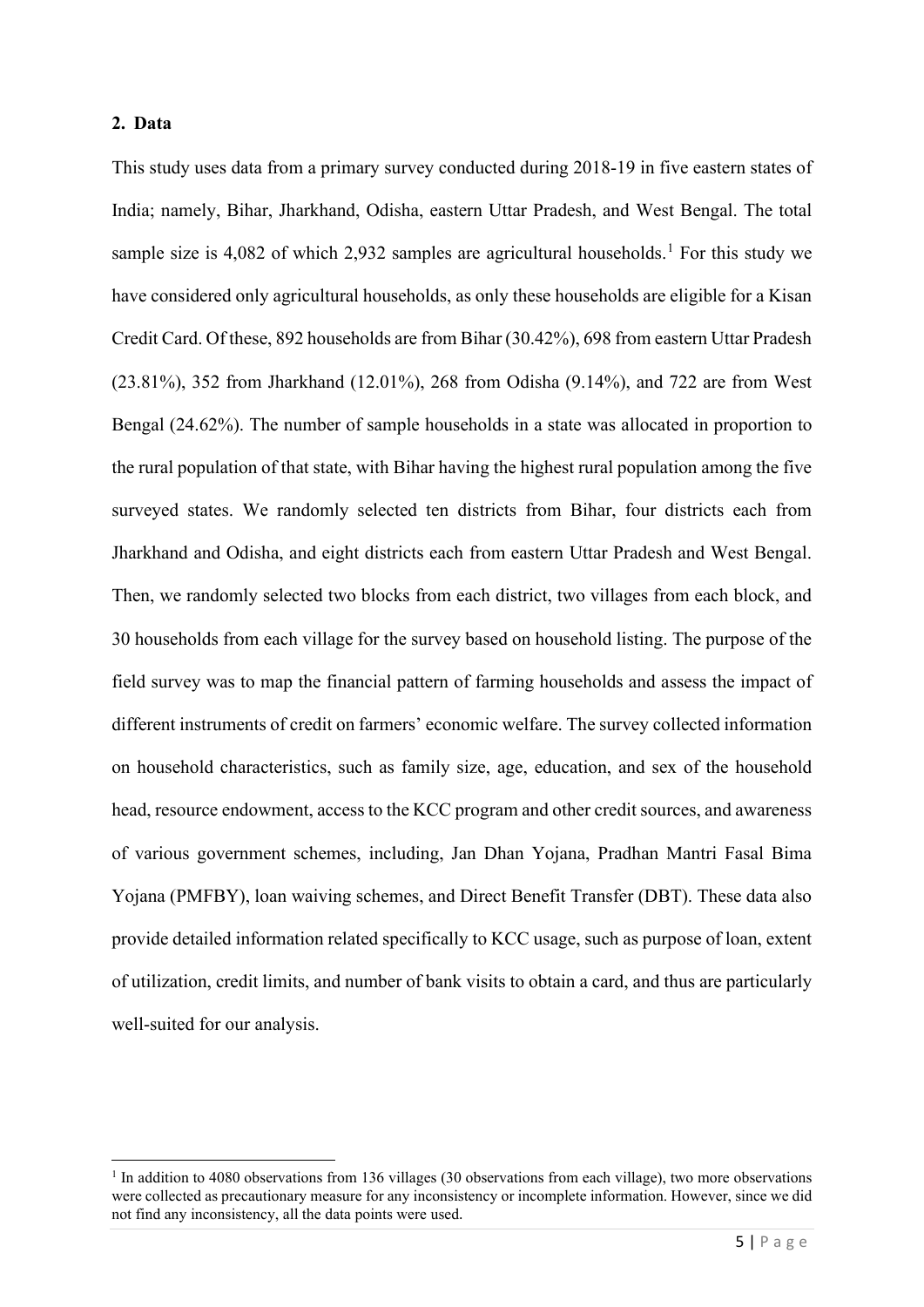#### <span id="page-12-0"></span>**3. Conceptual and Empirical Framework**

#### <span id="page-12-1"></span>**3.1. Conceptual framework and impact pathways**

Farmers decide on the level of inputs needed to maximize their utility function based on various constraints, one of which is liquidity (Akudugu, 2012; Mani, 2018; Narayanan, 2015). Small and marginal farmers, with little savings, cannot invest in a profit-maximizing level of inputs unless they get credit (Guirkinger and Boucher, 2008; Karlan et al., 2014; Barrett et al., 2010). Not only does access to financing matter, but also its timeliness matters. The farmers who have access to a Kisan Credit Card are assured of credit and can withdraw the amount they see fit (Diwas et al., 2012; GoI, 2017; Kumar et al., 2011; Narayanan, 2016), which can promote an optimum use of resources. The program also has provisions for short-term and long-term investments in terms of assets, which can further increase productivity. The income increase resulting from higher input use and short-term investments creates what is called a 'liquidity effect' in literature (Binswanger and Khandkher, 1992; Narayanan, 2016). In addition, the KCC scheme has provisions for consumption credit to facilitate consumption smoothening and prevent credit diversion for consumption purposes. With access to a KCC, farmers' dependence on informal sources of credit—like moneylenders who charge exorbitant interests' rates—can also be reduced. In this study, we empirically estimate the impact of the KCC scheme on input use, income, and farmers' dependence on moneylenders for credit. In this study, we use Coarsened Exact Matching (CEM) as the data pre-processing step in estimating the causal effect. In observational studies, uneven distributions across treatment and control groups result in model dependence and biased estimates of treatment effects. Matching methods like PSM are commonly used to estimate causal effects in such cases.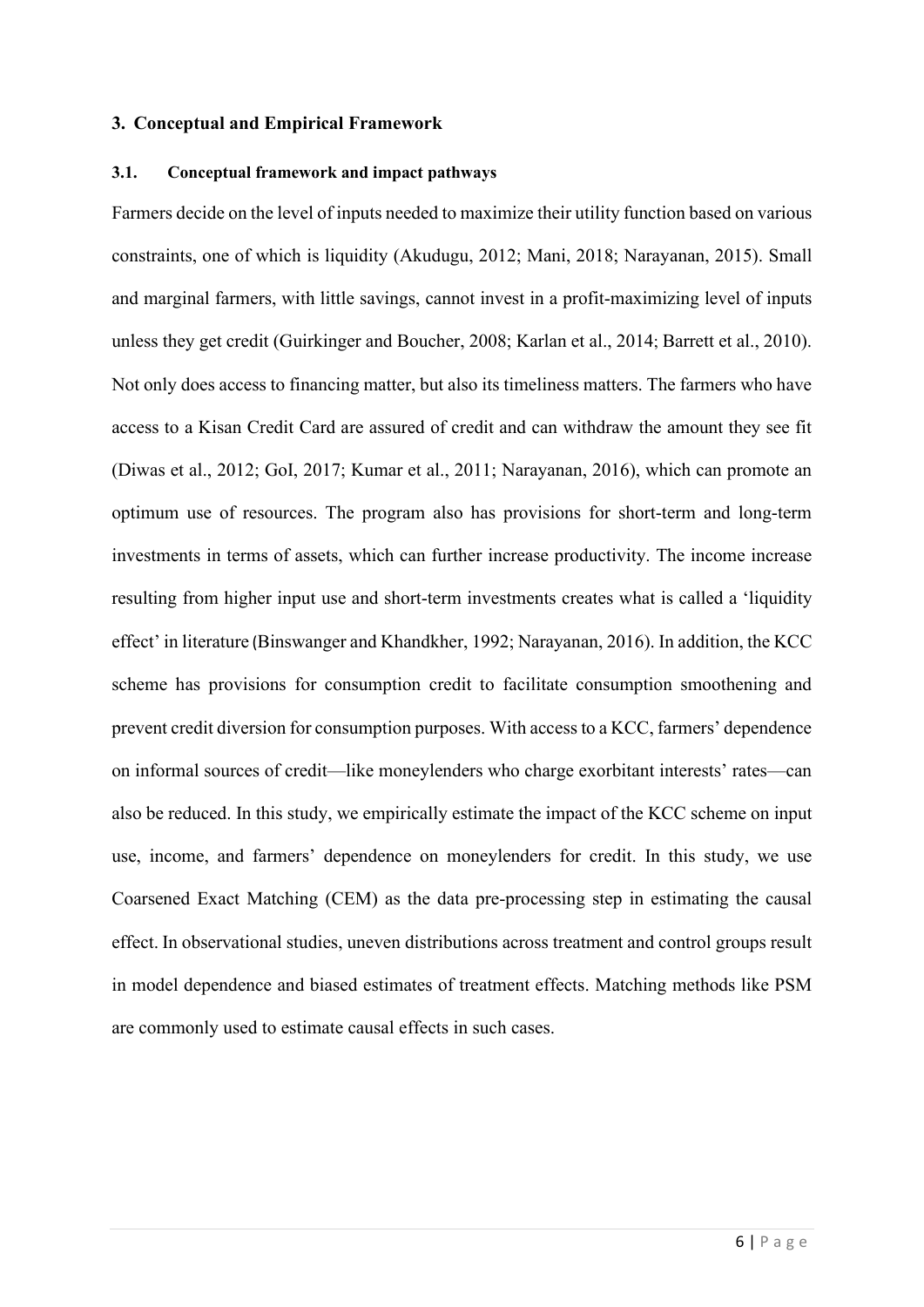#### <span id="page-13-0"></span>**3.2 Empirical Framework**

Matching is a non-parametric method used to account for the data imbalance caused by confounding variables (Iacus, King, and Porro, 2012). The objective of matching is to ensure that two groups are similar, on an average, with respect to covariates. Balancing data by matching has been found to reduce the bias that occurs when using unmatched data. (Ho et al., 2007). Matching methods estimate the Treatment Effects (TE) based on the assumption that after conditioning on X, there will be some randomness which resembles the experimental setting.

Let us denote the pre-treatment variables by a vector X. In the first step, all those treated and control units outside the common support region will be dropped. In the second step, treated units are matched with the control units with respect to some metrics. Mahalanobi's matching uses Mahalanobi's distance between the units as metrics, whereas Propensity Score Matching (PSM) uses propensity score, a scalar derived from combining the covariates to be used as a balancing score.

Univariate matching methods like PSM do not guarantee any reduction in imbalance and depend on a set of unverifiable assumptions (Conditional Independence Assumption, for example). Further, when the matching is used for pruning observation as a data pre-processing approach, commonly used methods like PSM could result in increased imbalance, due to what is known as PSM paradox (Gary and Richard, 2019). Propensity scores also depend on the specification of the model used to estimate it. PSM can sometimes lead to improvements in balance with respect to one covariate while increasing the bias with respect to some other covariates, even though the mean values are similar (QIN, 2007). Univariate balancing methods aim to obtain univariate balance on mean of covariate. But such methods may not remove imbalance due to interaction with and the nonlinear function of X (vector of confounders). CEM is one alternative to commonly used univariate balancing methods.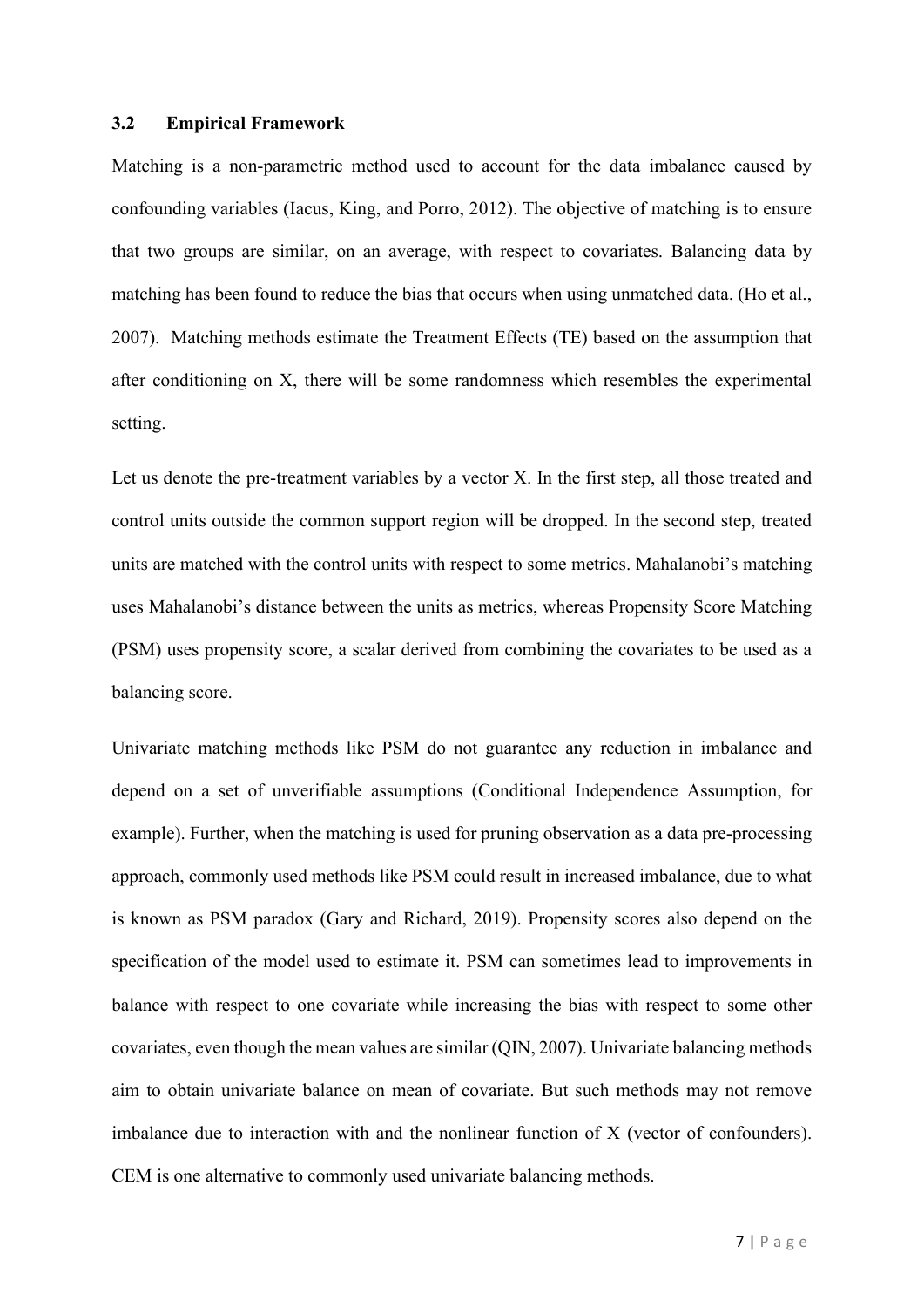CEM belongs to a class of Monotonic Imbalance Bounding (MIB) methods. (Blackwell, Iacus, King, and Porro, 2009). These methods use multivariate distributions for balancing and studies have shown them to be more effective than others in reducing data imbalance and model dependence. The method can be best described with the following set of equations following QIN (2007) and Iacus, King, and Porro (2009).

$$
\left\{\n\begin{array}{c}\nD\left(f_1\left(x_{m_{T(\pi)}}\right), f_1\left(x_{m_{C(\pi)}}\right)\right) \leq \gamma_1(\pi_1) \\
\vdots \\
D\left(f_k\left(x_{m_{T(\pi)}}\right), f_k\left(x_{m_{C(\pi)}}\right)\right) \leq \gamma_k(\pi_k)\n\end{array}\n\right\}
$$

In every dimension of X, Distance D between function  $f(.)$  of X in treated and  $f(.)$  X in control should be smaller than the monotonically increasing function of  $\gamma(\pi)$ . This directly led us to

$$
D\left(f_j\left(x_{m_{T(\pi)}}\right), f_j\left(x_{m_{C(\pi)}}\right)\right) \leq \gamma_j(\pi - \epsilon) < \gamma_j(\pi), j = 1, \dots, k. \}, \text{if } \epsilon > 0
$$

Where  $\pi$  are the tuning parameters for each variable which researchers can specify. When the X of treated and control units meet the above set of inequalities, they can be matched. This is the fundamental principle of all Monotonic Imbalance Bounding matching techniques.

Further, let us consider  $x_i$ , one element of vector X. In CEM,  $x_i$  is divided to  $V_i$  number of classes or intervals based on researchers' understanding/intuitions.

$$
\gamma_i(\pi_i) = \gamma_{i1}(\pi_{i1}), \gamma_{i2}(\pi_{i2}) \dots \gamma_{iV_i}(\pi_{iV_i})
$$

The approach of CEM can be summarized in three simple steps, following (Datta, 2015) (QIN, 2007) (Blackwell et al., 2009) (Iacus et al., 2012)(Gary and Richard, 2019):

- Temporarily Coarsen the variables in X into classes, which we refer to as strata or hypercuboids
- Sort units within the hypercuboid/rectangles according to original values of X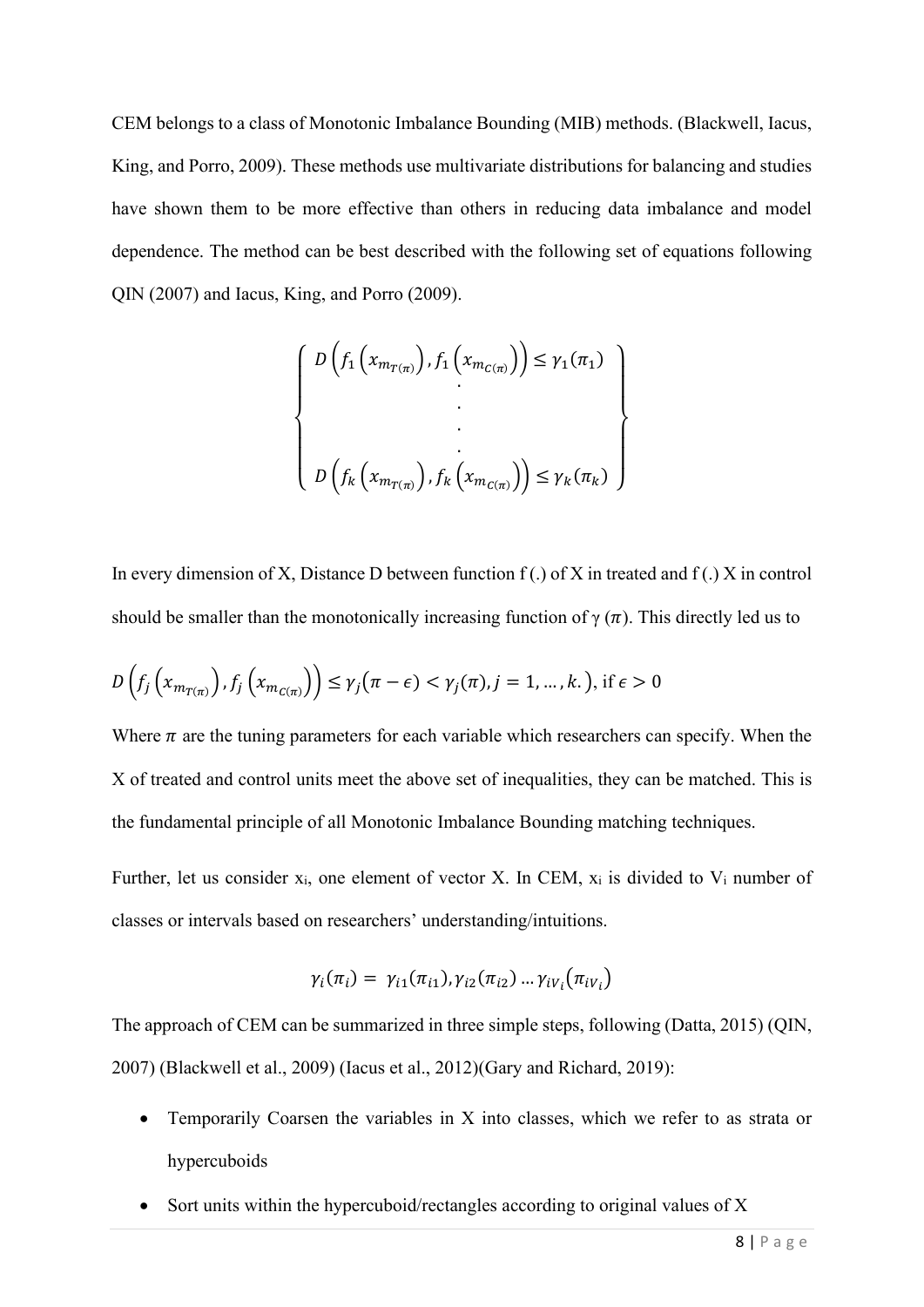• Keep only the matched units; Units with strata with at least one treated and control unit are retained (the original values of X can be used for adjusting remaining imbalance)

Generally, the univariate difference in mean values of covariates across treated and control groups is considered as a measure of imbalance. But this doesn't reflect multivariate imbalance and imbalance due to other moments. Iacus et al. (2012) suggest an alternate measure.

 $\mathcal{L}_1$  represents the distance between the multivariate histograms of X. Let us denote H(X<sub>1</sub>) which indicates the number of bins (or unique values) chosen for the variable  $X_1$ . Multivariate histograms are constructed by Cartesian product of  $H(X_1)$   $X$   $H(X_2)$  ...  $H(X_k) = H$ , which forms the cells for constructing the multivariate histograms. Denote the relative frequency of the treated and control groups by f and g. Let  $l_1...l_k$  be the relative frequency corresponding to a particular cell. Then  $\mathcal{L}_1$  is calculated through the following formulae

$$
\mathcal{L}_1(f, g; H) = \frac{1}{2} \sum_{l_1 \dots l_k \in H(X)} |f l_1 \dots l_k - g l_1 \dots l_k|
$$

If the value of  $\mathcal{L}_1$  is 1, it indicates perfect separation and if the value is 0, it indicates perfect matching of the multivariate distributions. A good matching process should result in decreased value of  $\mathcal{L}_1$ .

In this study we measured the value of  $\mathcal{L}_1$  for the original data and then employed the CEM algorithm. Few important variables such as education level and social group of the household head, cultivable land, information about accessing KCC, awareness about Direct Cash Transfer (DCT) scheme, and number of livestock owns which determine KCC access are used for matching. Only matched units across treatment and control groups were retained. This serves as a pre-processing step to reduce the imbalance. Causal effect was estimated with Nearest Neighbour Matching as suggested by Iacus, King, and Porro (2008). To estimate causal effect, statistical software Stata 16.0 was used.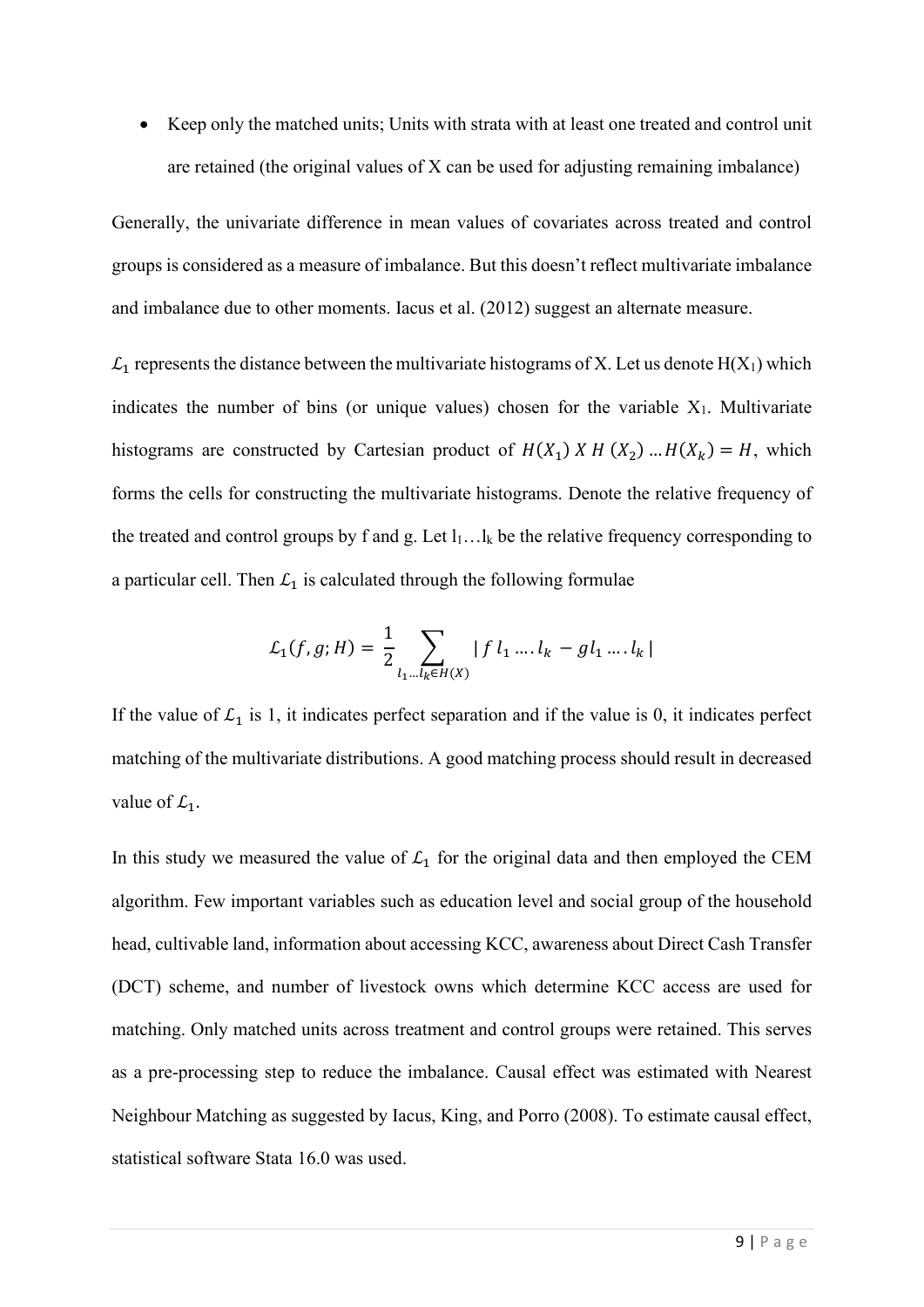#### <span id="page-16-0"></span>**4. Extent and Growth of the KCC Program in India**

The importance of enhanced and convenient access to credit for farmers has always been recognized and various programs and policies have been formulated to support agricultural financing. However, the agricultural finance and credit institutions in India prior to 1998 were deemed inefficient by several experts and thus the Kisan Credit Card Program was envisaged. The scheme was launched in 1998 and within a year of its inception about 5 million cards were issued against a target of 2 million; banks surpassed the target by almost two and half times. In 2005-06, the number of cards issued increased to 80 million, almost 16 times the number of KCCs issued in 1998-99 (Table 1). The number of operative KCCs increased with a 16.3% Compound Annual Growth Rate (CAGR) from 2005-06 to 2018-19. Presently, at national level, about 43% of agricultural households hold KCCs (Table 1). However, we should note that many studies have found discrepancies in reporting of the number of KCCs (e.g., counting renewed cards as new KCCs). Also, many households have more than one KCC. If we account for these factors, the actual percentage of households with a KCC is even less (Kumar et al., 2011).

<span id="page-16-1"></span>In the eastern states of India, namely, Bihar, Jharkhand, Orissa, Uttar Pradesh, and West Bengal, KCC coverage is even slightly lower in comparison to the rest of India (Table 1). In 2018-19, in these five eastern states of India, about 39% of agricultural households were covered under the KCC scheme, while nearly 46% of agricultural households held KCCs in the rest of India. Many farming households in states like Punjab and Haryana have multiple cards. For instance, on average, 29% of agricultural households in Haryana and 73% in Punjab have more than one KCC. Though the percentage of agricultural households covered under the program in eastern states has increased from 5.5% in 2005-06 to 38.7% in 2018-19, more than 60% of agricultural households are still not covered.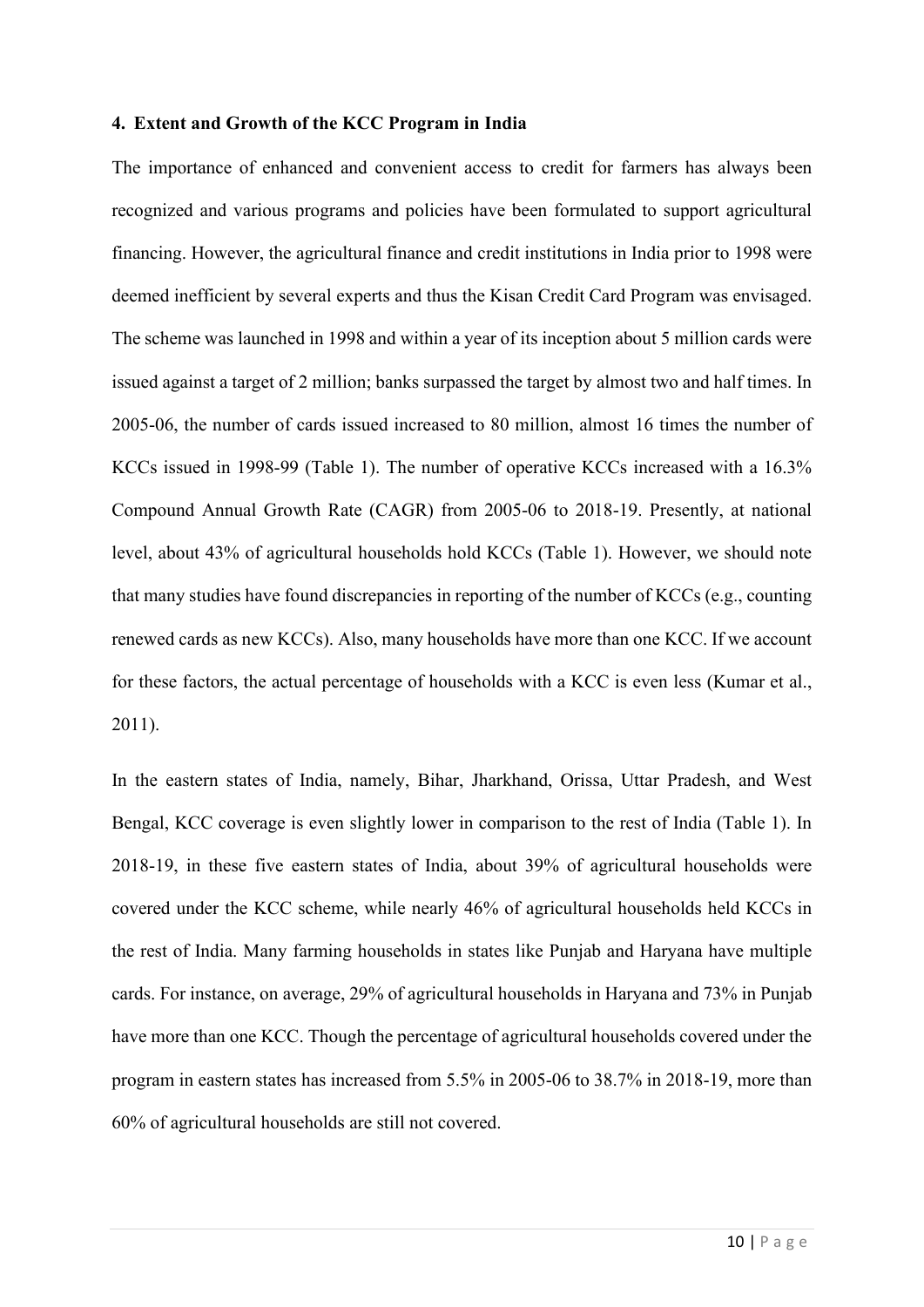|                      | % of agricultural households covered under the KCC scheme |         |         |                |         |         |         |  |
|----------------------|-----------------------------------------------------------|---------|---------|----------------|---------|---------|---------|--|
| State/UT             | 2005-06                                                   | 2010-11 | 2018-19 | CAGR<br>$(\%)$ | 2005-06 | 2010-11 | 2018-19 |  |
| Andhra Pradesh*      | 1345.8                                                    | 1897.5  | 8473.0  | 14.0           | 11.2    | 14.4    | 54.6    |  |
| Arunachal Pradesh    | 2.2                                                       | 2.2     | 12.0    | 13.0           | 2.0     | 2.0     | 10.3    |  |
| Assam                | 65.0                                                      | 117.1   | 839.0   | 20.1           | 2.4     | 4.3     | 30.4    |  |
| <b>Bihar</b>         | 209.2                                                     | 567.3   | 2883.0  | 20.6           | 1.4     | 3.5     | 17.4    |  |
| Chhattisgarh         | 238.5                                                     | 272.3   | 1396.0  | 13.5           | 6.9     | 7.3     | 33.1    |  |
| Gujrat               | 238.5                                                     | 243.3   | 2420.0  | 18.0           | 5.1     | 5.1     | 41.7    |  |
| Haryana              | 254.0                                                     | 148.1   | 2104.0  | 16.3           | 15.8    | 9.2     | 128.6   |  |
| Himachal Pradesh     | 35.2                                                      | 56.6    | 357.0   | 18.0           | 3.8     | 5.9     | 34.8    |  |
| Jammu and Kashmir    | 9.1                                                       | 16.4    | 394.0   | 30.9           | 0.7     | 1.1     | 28.3    |  |
| Jharkhand            | 126.6                                                     | 154.6   | 996.0   | 15.9           |         | 5.7     | 34.6    |  |
| Karnataka            | 505.0                                                     | 650.3   | 3992.0  | 15.9           | 6.7     | 8.3     | 42.6    |  |
| Kerala               | 240.1                                                     | 300.5   | 1296.0  | 12.8           | 3.5     | 4.4     | 15.8    |  |
| Madhya Pradesh       | 497.9                                                     | 626.5   | 6732.0  | 20.4           | 6.3     | 7.1     | 61.5    |  |
| Maharashtra          | 778.4                                                     | 726.2   | 5795.0  | 15.4           | 5.7     | 5.3     | 34.9    |  |
| Orissa               | 494.0                                                     | 571.0   | 3940.0  | 16.0           | 11.3    | 12.2    | 78.5    |  |
| Punjab               | 179.2                                                     | 213.5   | 1946.0  | 18.6           | 17.8    | 20.3    | 173.2   |  |
| Rajasthan            | 346.5                                                     | 843.0   | 5726.0  | 22.2           | 5.6     | 12.2    | 69.1    |  |
| Tamil Nadu           | 527.9                                                     | 827.7   | 2065.0  | 10.2           | 6.4     | 10.2    | 26.5    |  |
| Tripura              | 11.5                                                      | 31.7    | 238.0   | 24.2           | 2.0     | 5.8     | 40.3    |  |
| <b>Uttar Pradesh</b> | 1333.1                                                    | 1347.9  | 11137.0 | 16.4           | 5.9     | 5.9     | 45.4    |  |
| Uttaranchal          | 60.0                                                      | 73.2    | 481.0   | 16.0           | 6.5     | 8.0     | 56.0    |  |
| West Bengal          | 479.7                                                     | 448.6   | 2866.0  | 13.6           | 6.9     | 6.3     | 39.1    |  |
| Eastern States**     | 2642.7                                                    | 3089.5  | 21822.0 | 16.3           | 5.5     | 5.8     | 38.7    |  |
| Total                | 8012.3                                                    | 10168.6 | 66300.0 | 16.3           | 6.2     | 7.4     | 43.2    |  |

**Table 1: Progress in KCC Coverage**

Note: \* Andhra Pradesh includes the Telangana State. \*\*Eastern states include Bihar, Eastern Uttar Pradesh, Jharkhand, Odisha, and West Bengal.

Source: RBI: TREND AND PROGRESS OF BANKING IN INDIA.

#### <span id="page-17-0"></span>**4.1. Pattern of KCC distribution in eastern India**

The study sample consisted of 2,932 agricultural households, 560 (19.1%) of which did have a Kisan Credit Card, while the remaining 2,372 (81.9%) did not (Table 2). These numbers depict variation across states; Jharkhand having the highest percentage of KCC holders (27.3%) and Bihar the lowest (14.2%) among surveyed states. The variation in possession of KCCs is also apparent across caste and land-size categories. About 28% of agricultural households belonging to the general caste have a KCC, while only 14% of those in the Scheduled Caste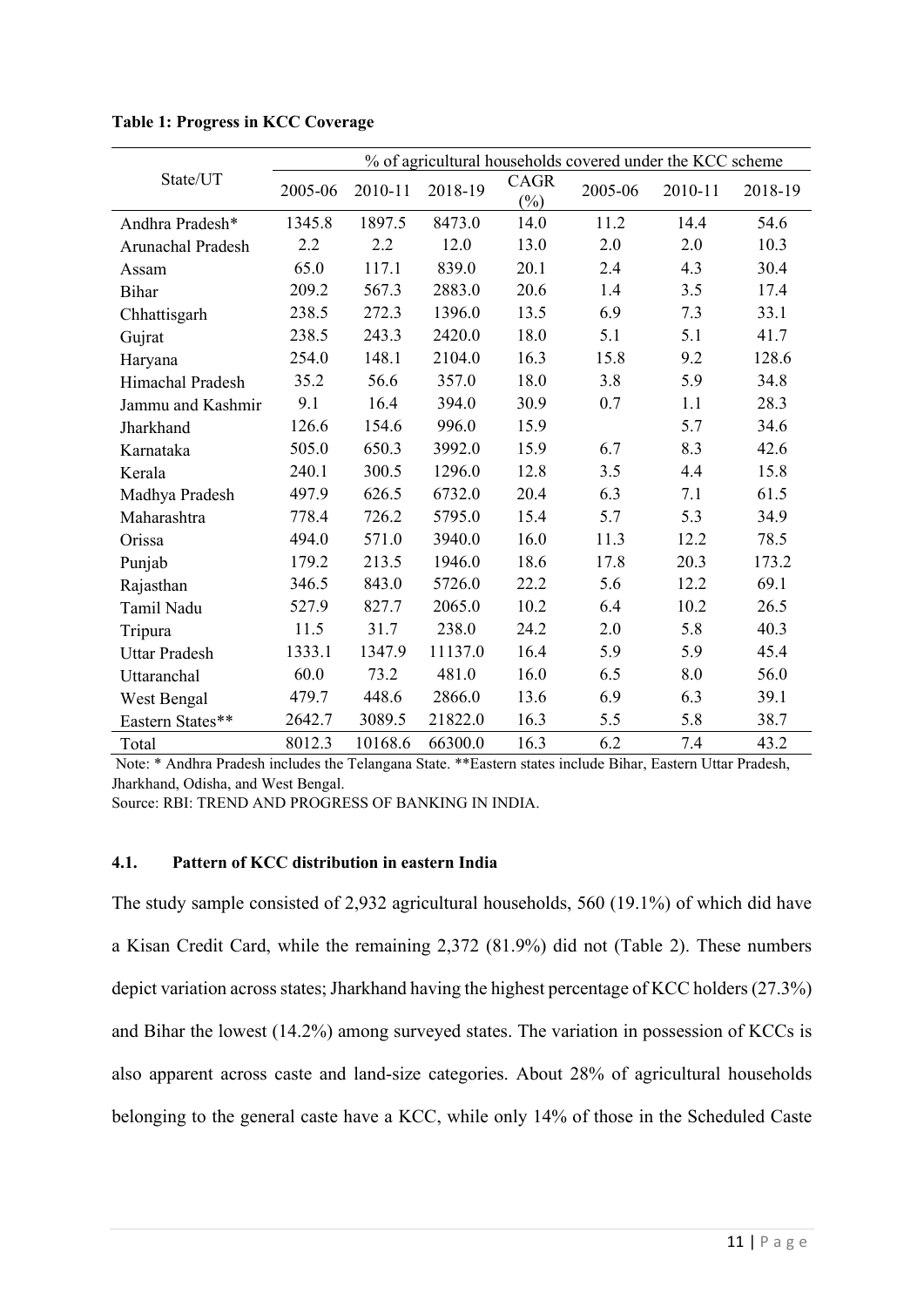(SC) or Scheduled Tribe (ST) categories have a KCC. [2](#page-18-2) Similarly, around 34% of medium and large farmers have a KCC while just about  $17\%$  of small farmers<sup>[3](#page-18-3)</sup> have one. In a nutshell, farmers who belong to upper social strata and have larger landholdings have better access to the KCC scheme.

|               | Percentage of agricultural households holding a KCC |              |            |         |              |       |                |  |
|---------------|-----------------------------------------------------|--------------|------------|---------|--------------|-------|----------------|--|
| <b>State</b>  | All                                                 | Social Group |            |         | Farmer Types |       |                |  |
|               |                                                     | SC & ST      | <b>OBC</b> | General | Marginal     | Small | Medium & Large |  |
| <b>Bihar</b>  | 14.0                                                | 6.9          | 10.6       | 25.7    | 9.7          | 16.7  | 29.3           |  |
| Eastern UP    | 20.9                                                | 11.6         | 19.3       | 35.5    | 16.7         | 30.8  | 46.0           |  |
| Jharkhand     | 26.7                                                | 25.0         | 26.5       | 36.0    | 22.0         | 33.8  | 46.7           |  |
| Odisha        | 19.4                                                | 15.8         | 20.6       | 26.1    | 18.1         | 23.9  | 15.4           |  |
| West Bengal   | 19.8                                                | 12.1         | 25.6       | 25.7    | 18.9         | 37.0  | 66.7           |  |
| Eastern India | 19.1                                                | 13.4         | 17.6       | 27.8    | 16.4         | 24.4  | 34.2           |  |

<span id="page-18-0"></span>**Table 2: KCC Distribution by State, Social Groups, and Land Size**

Source: IFPRI-ICAR credit survey, 2018-19.

| Average amount of KCC credit limit (INR/Households) |         |              |         |                                              |              |                   |            |  |
|-----------------------------------------------------|---------|--------------|---------|----------------------------------------------|--------------|-------------------|------------|--|
|                                                     |         | Social Group |         |                                              | Farmer types |                   | <b>KCC</b> |  |
| <b>States</b>                                       | SC & ST | <b>OBC</b>   | General | Marginal                                     | Small        | Medium &<br>Large | Households |  |
| Bihar                                               | 48500   | 63167        | 83869   | 54741                                        | 67621        | 104529            | 72096      |  |
| Eastern UP                                          | 66765   | 97713        | 147551  | 76934                                        | 155375       | 183000            | 110836     |  |
| Jharkhand                                           | 31483   | 41536        | 69222   | 35407                                        | 41692        | 61857             | 41085      |  |
| Odisha                                              | 37575   | 32869        | 36583   | 31589                                        | 35174        | 66495             | 35446      |  |
| West Bengal                                         | 38063   | 41200        | 35046   | 35171                                        | 55199        | 45000             | 36709      |  |
| Eastern India                                       | 41534   | 65231        | 75865   | 48353                                        | 79573        | 116688            | 64551      |  |
|                                                     |         |              |         | Average amount of KCC credit limit (INR /Ha) |              |                   |            |  |
| <b>Bihar</b>                                        | 82224   | 70310        | 62759   | 101681                                       | 50517        | 31981             | 72096      |  |
| Eastern UP                                          | 107792  | 162636       | 120646  | 175078                                       | 110593       | 55824             | 110836     |  |
| Jharkhand                                           | 65638   | 57692        | 36722   | 80707                                        | 31335        | 20845             | 41085      |  |
| Odisha                                              | 35408   | 54426        | 56224   | 63199                                        | 26271        | 21150             | 35446      |  |
| West Bengal                                         | 71679   | 89819        | 84477   | 85945                                        | 40145        | 20207             | 36709      |  |
| Eastern India                                       | 70396   | 99470        | 82989   | 108031                                       | 57958        | 36210             | 87247      |  |

<span id="page-18-1"></span>

| Table 3: Distribution of Average Amount of KCC Credit Limit, Eastern India, 2018-19 |  |  |  |  |  |
|-------------------------------------------------------------------------------------|--|--|--|--|--|
|                                                                                     |  |  |  |  |  |

Source: IFPRI-ICAR credit survey, 2018-19.

<span id="page-18-2"></span><sup>&</sup>lt;sup>2</sup> "Scheduled caste" and "scheduled tribe" includes designated groups of historically disadvantaged indigenous people in India. The terms are recognized in the Constitution of India, and the various groups are designated in one of the categories. Since independence, scheduled castes and scheduled tribes were given reservation status, guaranteeing political representation. "General caste" includes groups of people who do not qualify for any of the affirmative action schemes operated by the government of India (excludes scheduled castes, scheduled tribes, and other backward classes).

<span id="page-18-3"></span><sup>&</sup>lt;sup>3</sup> We have defined medium and large farmers as who having operational land of  $\geq 2$  hectares of land; small farmers having operational land 1 to 2 hectares and the marginal farmers are those having <1 hectare.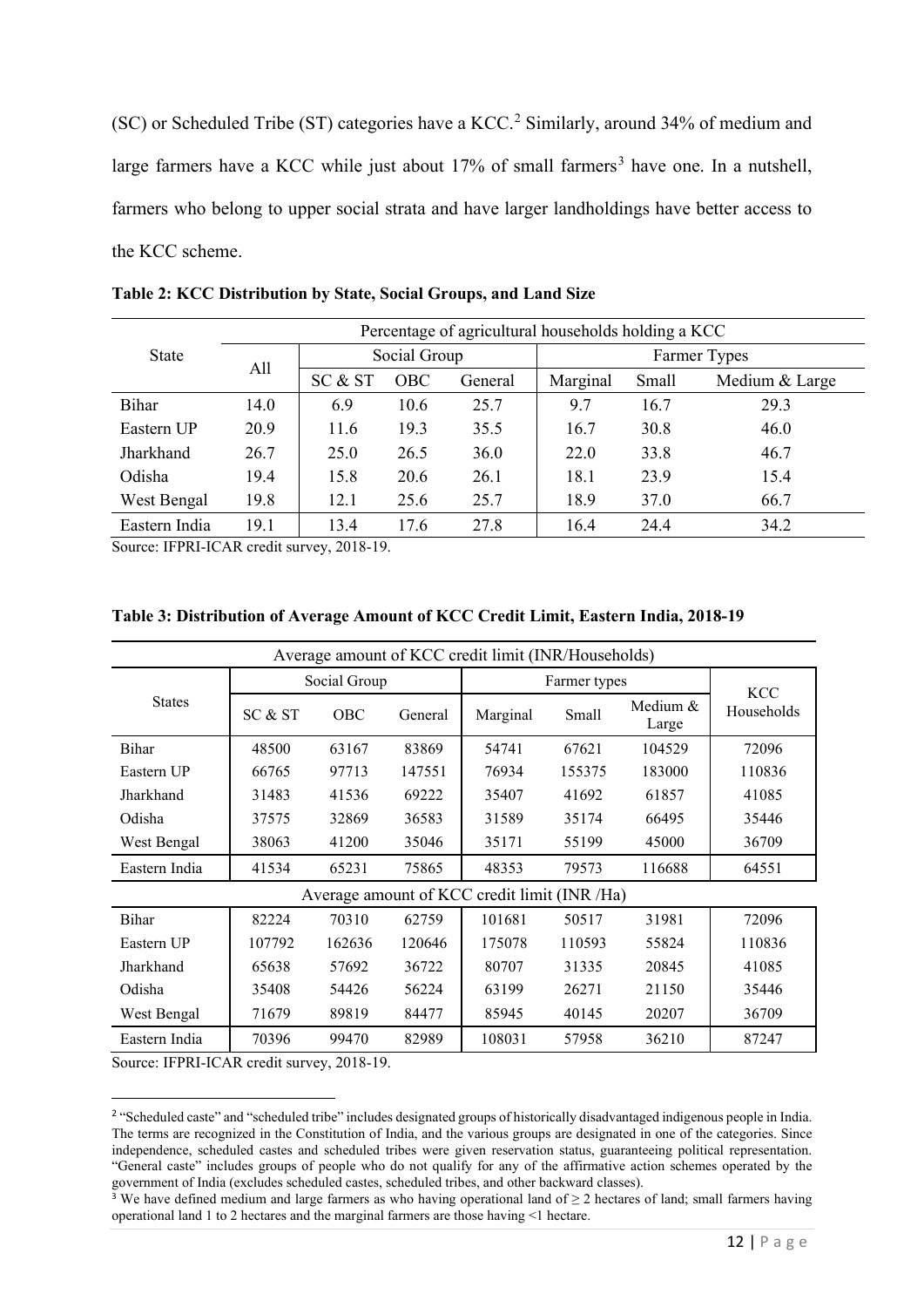Table 2 shows the distribution of average credit limit of KCC per household and per hectare of land among social and farmer groups. The average credit limit of the KCC-holder households is about INR 64551 Among the social groups, the average credit limit for the general caste households is INR 75865, while for the SC & ST households, it is just INR 41533, which might also be due to differences in land-holding size. Among the farmer groups, medium and large farmers have an average credit limit of INR 116688 which is almost 2.5 times the average credit limit of the marginal farmer. There are many disparities among states in terms of average credit limit. Among all states surveyed, eastern Uttar Pradesh has the highest average credit limit of INR 110836, while West Bengal has the lowest average credit limit of INR 36709. When the government introduced the KCC scheme in 1998, one of the important motives was to provide short-term credit to farmers with a special focus on marginal and small farmers. Though marginal and small farmers are indeed getting some benefit from the scheme, medium and large farmers are getting more as they are able to obtain a greater number of KCCs with a higher average credit limit.

During the sowing season, farmers generally lack input resources such as fertilizers, seeds, and pesticide, and thus turn to informal credit sources such as moneylenders or commission agents to obtain financing at excessively high interest rates (Kumar et al, 2020). In contrast, banks charge a nominal rate (maximum of 7% if repayment is delayed, otherwise just 4%) on capital borrowed through the Kisan Credit Card program. Therefore, farmers benefit from taking credit through the KCC scheme and spend it on agricultural inputs. Our survey results support this notion. Table 4 presents the purpose for which the borrowed KCC amount has been spent. Two-thirds of the borrowed KCC amount were used to purchase agricultural inputs such as fertilizers, seeds, and pesticides, while only about 13% of the borrowed amount was used to purchase durable farming equipment like tractors and threshers.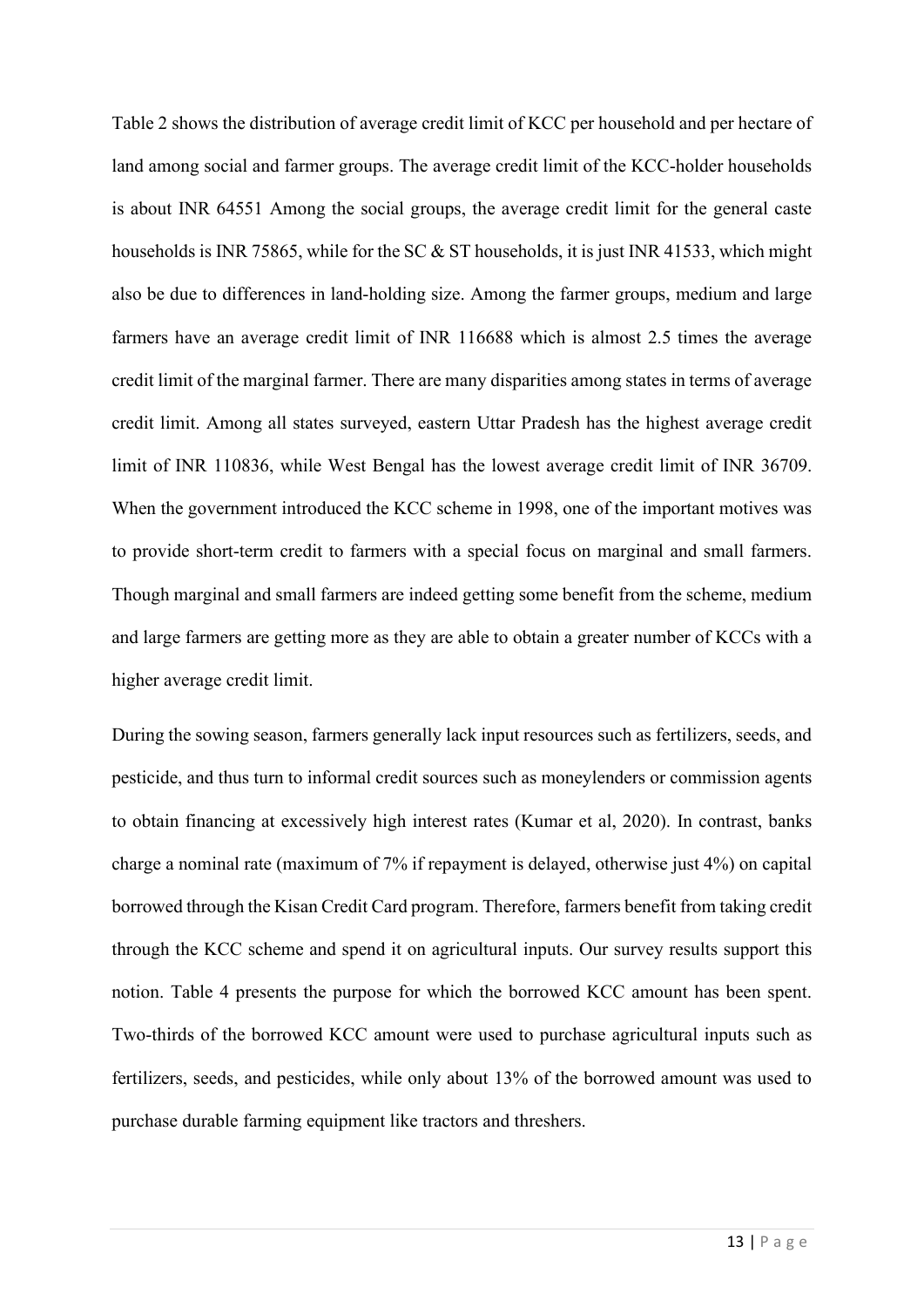| Purpose                                                 | Percent $(\% )$ |
|---------------------------------------------------------|-----------------|
| To purchase fertilizers, seeds, pesticide               | 67.9            |
| To purchase farming equipment (e.g., tractor, thresher) | 12.6            |
| For daughter's marriage                                 | 4.3             |
| To purchase cattle                                      | 3.1             |
| To return money to a moneylender                        | 2.9             |
| To return bank's old debt                               | 1.4             |
| To purchase land                                        | 1.4             |
| For son's business                                      | 0.4             |
| To lend out to others                                   | 0.1             |
| Other (specify)                                         | 5.8             |

<span id="page-20-0"></span>**Table 4: Purposes of taking credit through KCC, Eastern India, 2018-19**

Source: IFPRI-ICAR credit survey, 2018-19.

Further, we asked respondents how many times they visited banks to get their KCC, and the results were surprising. Only about 2% of agricultural households reported that they got their KCC in just one visit while the majority of households reported having to make at least five bank visits in order to get their KCC (figure 1).

<span id="page-20-1"></span>**Figure 1: Number of visits to banks to get a Kisan Credit Card (KCC)**



Source: IFPRI-ICAR credit survey, 2018-19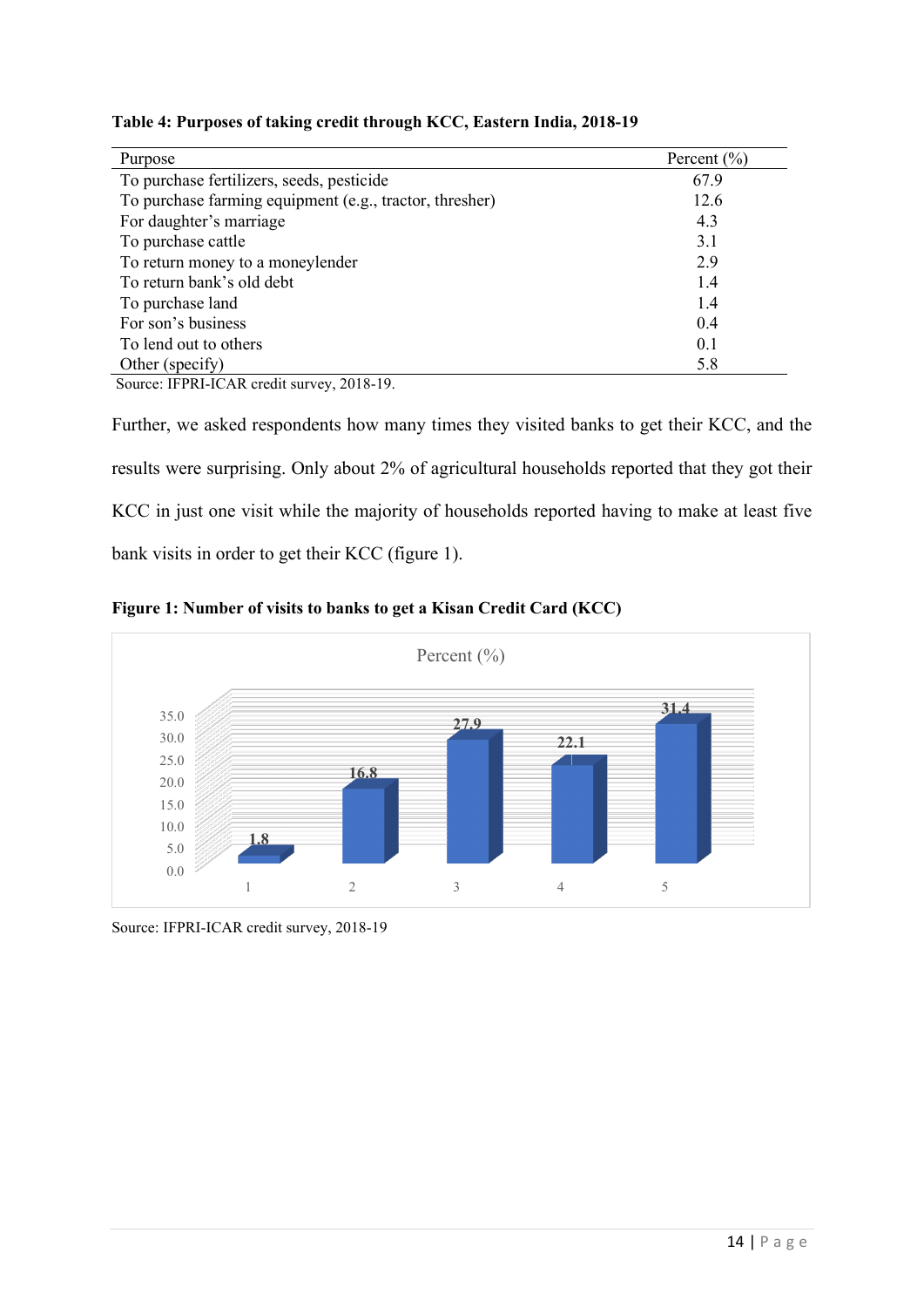#### <span id="page-21-0"></span>**5. Characteristics of KCC and Non-KCC Holders**

Table 5 presents the descriptive statistics of key interest variables used in this study. The average number of family members in surveyed households was around six and the average age of the heads of the households was about 51 years. On average, household heads among KCC holders were older than their counterparts among non-holders. The KCC-holder households had an average operational landholding of 1.13 hectares (ha) while non-KCCholder households had 0.77 hectares (ha). The difference in average operational landholding between KCC and non-KCC holders is statistically significant at a one-percent level of significance. On terms of social group distribution, Other Backward Caste (OBC), accounted for about 45% of agricultural households in both categories, followed by Scheduled Caste (SC) and Scheduled Tribe (ST), which comprised around 29% of the sample households. Approximately, 39% of the agricultural households who held a KCC were from the general caste, while only 24% of the non-KCC households were from the same social group. The difference between these two is also statistically significant. Similarly, among agricultural households from the lower strata of society (i.e., SC & ST), about 20% were in the KCC-holder group while nearly 31% were in the non-KCC holder group. We can infer from the summary statistics that the probability of getting a KCC is higher among households in higher social strata.

Most of the agricultural household heads were literate (around 69%) and, on average, had about six years of education. The average years of education was greater among KCC holders (seven years of education) than among non-KCC-holder households (around five years of education). The difference between the groups is statistically significant at a one-percent level of significance. In terms of awareness of government schemes such as Pradhan Mantri Fasal Bima Yojana (PMFBY), Direct Cash Transfer (DCT), and loan waiving schemes, the KCC-holder households were more aware of these schemes than the non-KCC holders. The share of income from non-farm activities was about 50%, while the share of remittance in income was 20%.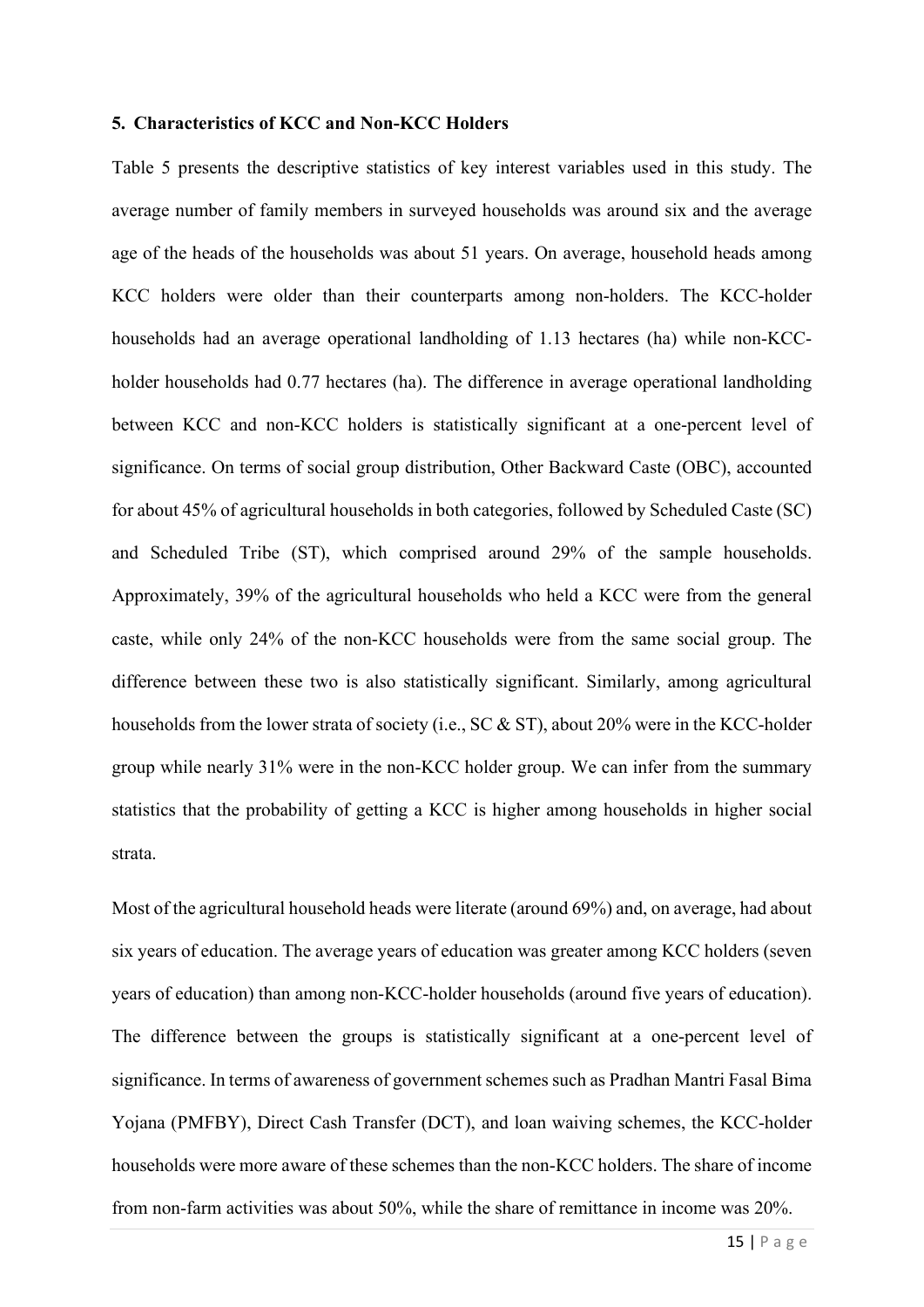Farm income per hectare, quantity of fertilizer used per hectare, per capita annual household income, and dependency on moneylenders are outcome indicators used in this study. The average quantity of fertilizer used per hectare among KCC-holder households is about 60 kg. It is approximately 55 kg among non-holders. This difference is statistically significant at a one-percent level of significance. The average per capita annual household income for the KCC-holder households is about INR 24611 and nearly INR 22049 for non-KCC holders. The difference between the household income is also statistically significant at five-percent level of significance. Approximately 30% of non-KCC-holder households have borrowed from a moneylender compared to just 5% of KCC holders. However, direct causation between KCC access and the outcome variables cannot be drawn due to endogeneity and selection bias.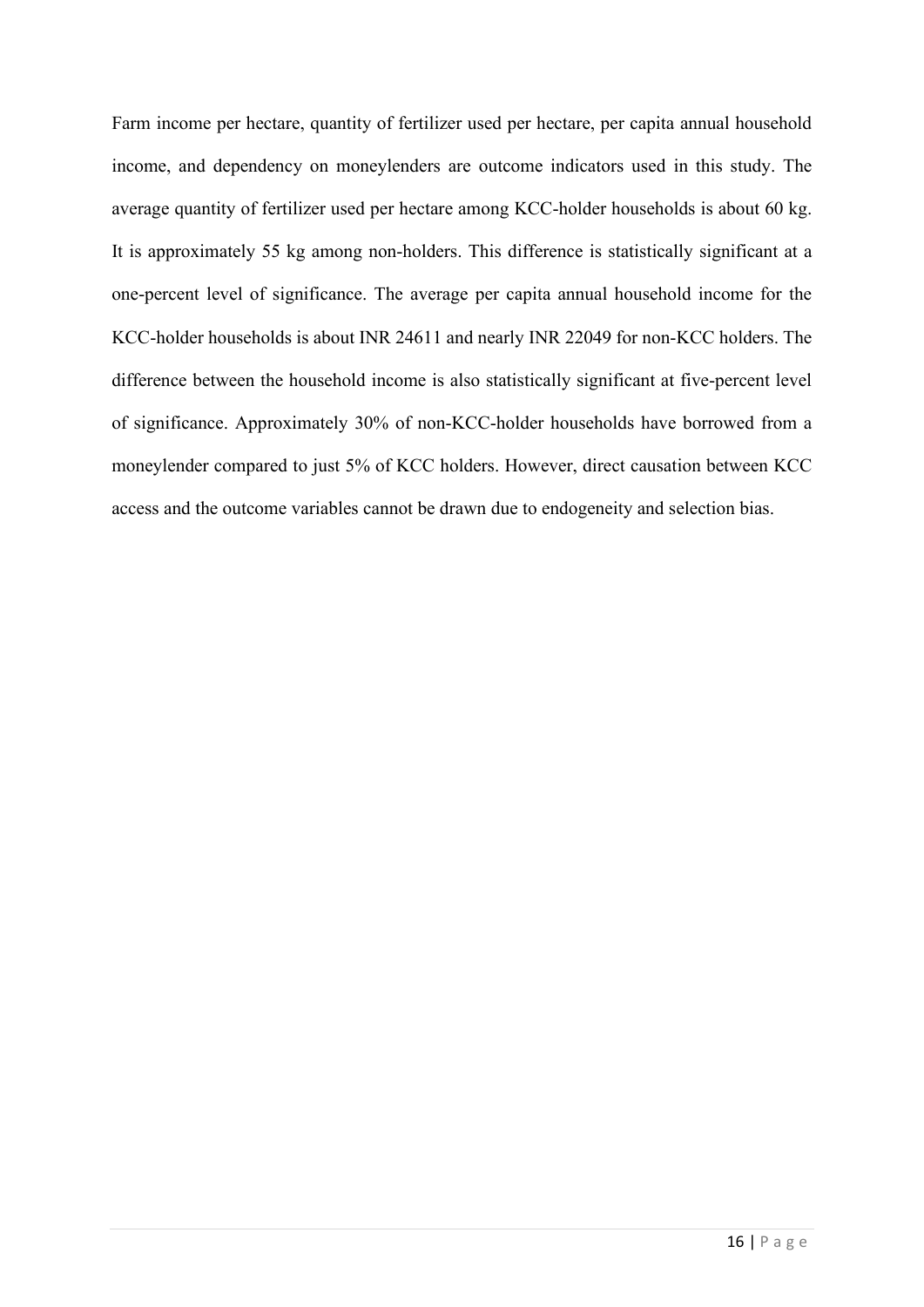| Variables                                            | KCC        | Non-KCC    | Difference  | All        |
|------------------------------------------------------|------------|------------|-------------|------------|
|                                                      | 24610.52   | 22048.74   | 2561.78**   | 22538.03   |
| Per Capita Annual Household Income (INR)             | (18388.04) | (14980.63) |             | (15717.58) |
|                                                      | 67709.38   | 69092.04   | $-1382.67$  | 68827.96   |
| Farm income (Rs/Ha)                                  | (45572.52) | (44129.1)  |             | (44403.86) |
|                                                      | 59.89      | 54.65      | 5.25***     | 55.65      |
| Quantity of fertilizer used (Kg/Ha)                  | (45.78)    | (41.67)    |             | (42.53)    |
|                                                      | 5.30       | 30.42      | $-25.12***$ | 21.31      |
| Borrowing credits from money lenders (%)             | (22.43)    | (46.03)    |             | (40.96)    |
|                                                      | 52.05      | 50.44      | $1.61**$    | 50.75      |
| Age (years)                                          | (11.94)    | (12.41)    |             | (12.34)    |
| Household size (number of people)                    | 6.11       | 6.12       | $-0.01$     | 6.12       |
|                                                      | (3.37)     | (3.20)     |             | (3.24)     |
| Operational land (ha)                                | 1.13       | 0.77       | $0.36***$   | 0.83       |
|                                                      | (1.18)     | (0.95)     |             | (1.01)     |
| Scheduled Caste and Scheduled Tribe (%)              | 20.18      | 30.69      | $-10.51***$ | 28.68      |
|                                                      | (40.17)    | (46.13)    |             | (45.24)    |
| Other Backward Castes (OBCs) (% of                   | 41.25      | 45.66      | $-4.41$     | 44.82      |
| households)                                          | (49.27)    | (49.82)    |             | (49.74)    |
| Other castes (% of households)                       | 38.57      | 23.65      | 14.92***    | 26.50      |
|                                                      | (48.72)    | (42.5)     |             | (44.14)    |
| Education (years)                                    | 7.29       | 5.39       | $1.90***$   | 5.75       |
|                                                      | (4.92)     | (4.87)     |             | (4.94)     |
| Possessing a social safety net card (% of            | 86.96      | 87.77      | $-0.81$     | 87.62      |
| households)                                          | (33.70)    | (32.77)    |             | (32.94)    |
|                                                      | 90.89      | 80.82      | $10.07***$  | 82.74      |
| Heard of loan waiver (% of households)               | (28.8)     | (39.38)    |             | (37.79)    |
|                                                      | 83.21      | 71.88      | $11.33***$  | 74.05      |
| Aware of direct cash transfer (% of households)      | (37.41)    | (44.97)    |             | (43.85)    |
| Aware of Pradhan Mantri Fasal Bima Yojana            | 76.25      | 51.85      | 24.40***    | 56.51      |
| (PMFBY) (% of households)                            | (42.59)    | (49.98)    |             | (49.58)    |
| Aware of Mahatma Gandhi National Rural               | 94.46      | 93.68      | 0.78        | 93.83      |
| Employment Guarantee Act (MNREGA) (% of              | (22.89)    | (24.34)    |             | (24.07)    |
| households)                                          |            |            |             |            |
| Employed under MGNREGA (% of households)             | 31.43      | 31.53      | $-0.10$     | 31.51      |
|                                                      | (46.46)    | (46.48)    |             | (46.47)    |
| Association with a political party (% of             | 13.57      | 9.11       | $4.47**$    | 9.96       |
| households)                                          | (34.28)    | (28.78)    |             | (29.95)    |
|                                                      | 35.89      | 52.97      | $-17.08***$ | 49.71      |
| Share of income from non-farm activities $(\%)$      |            |            |             |            |
|                                                      | (48.01)    | (49.92)    |             | (50.01)    |
| Share of income from remittances $(\%)$              | 14.29      | 20.78      | $-6.50***$  | 19.54      |
|                                                      | (35.02)    | (40.58)    |             | (39.66)    |
| Possessing an account through the Pradhan            | 31.07      | 33.64      | $-2.57$     | 33.15      |
| Mantri Jan Dhan Yojana (PMJDY) (% of<br>respondents) | (46.32)    | (47.26)    |             | (47.08)    |
| Have sought information from any source (% of        | 46.79      | 42.96      | 3.83        | 43.69      |
| respondents)                                         | (49.94)    | (49.51)    |             | (49.61)    |
|                                                      | 80.89      | 78.58      | 2.31        | 79.02      |
| Own livestock (% of households)                      | (39.35)    | (41.03)    |             | (40.72)    |
| Number of observations                               | 560        | 2372       |             | 2932       |

## <span id="page-23-0"></span>**Table 5: Descriptive statistics of the Sample Agricultural Households, Eastern India, 2018-19**

Source: IFPRI-ICAR credit survey, 2018-19.

Note: Standard errors in parentheses; INR/ha = (Indian) rupees/hectare; q/ha = quintal per hectare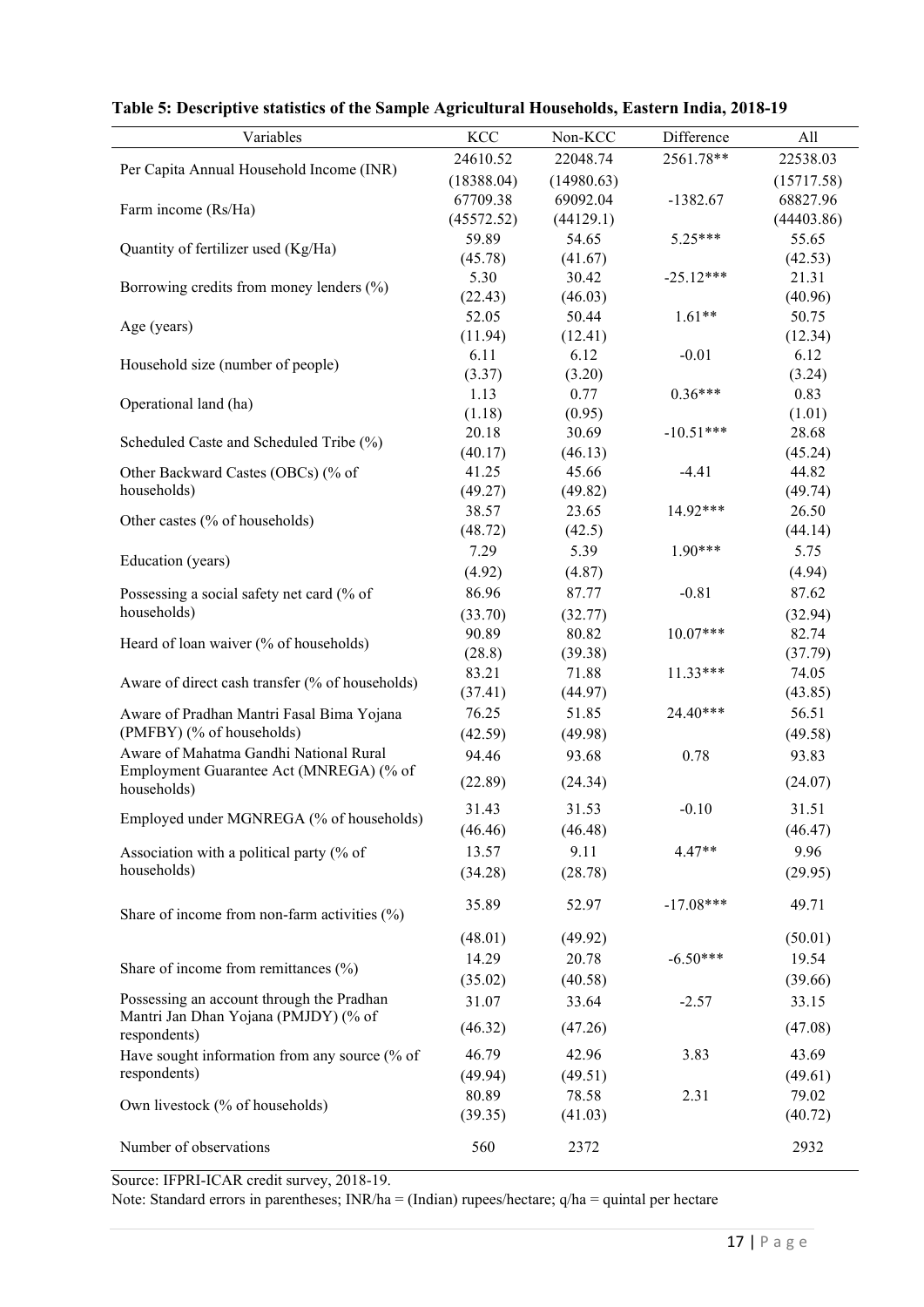#### <span id="page-24-0"></span>**6. Determinants of Access to KCC**

Table 6 presents the coefficients and marginal effects of the probit regression estimated with 2,864 observations and results for the Linear Probability Model (LPM) with 2864 observations. The model is significant at a one-percent level of significance.<sup>[4](#page-24-1)</sup> Size of operational landholding had a positive and significant effect on access to KCC. Agricultural households with larger operational landholdings were more likely to get access to KCC from a bank. This factor is one of the important determinants of KCC access because, generally, banks (both public and private) are hesitant to lend to marginal farmers due to higher risks associated with information asymmetry and lack of collateral. Larger operational landholdings are associated with a roughly 36-percent higher chance of access to the KCC program.

In the eastern states of India, and especially in Bihar and Uttar Pradesh, where SC, ST, and landless farmers continue to suffer social and economic exclusion, social group (caste) plays an important role in access to any financial service (Bhagat, R. B., 2013). Also, the backward classes are characterized by smaller landholdings and fewer additional resources. The regression results show that the agricultural households from general castes were more likely to get access to a KCC than the SC and ST households.

<span id="page-24-1"></span><sup>&</sup>lt;sup>4</sup> Note that the model included block fixed effects as control variables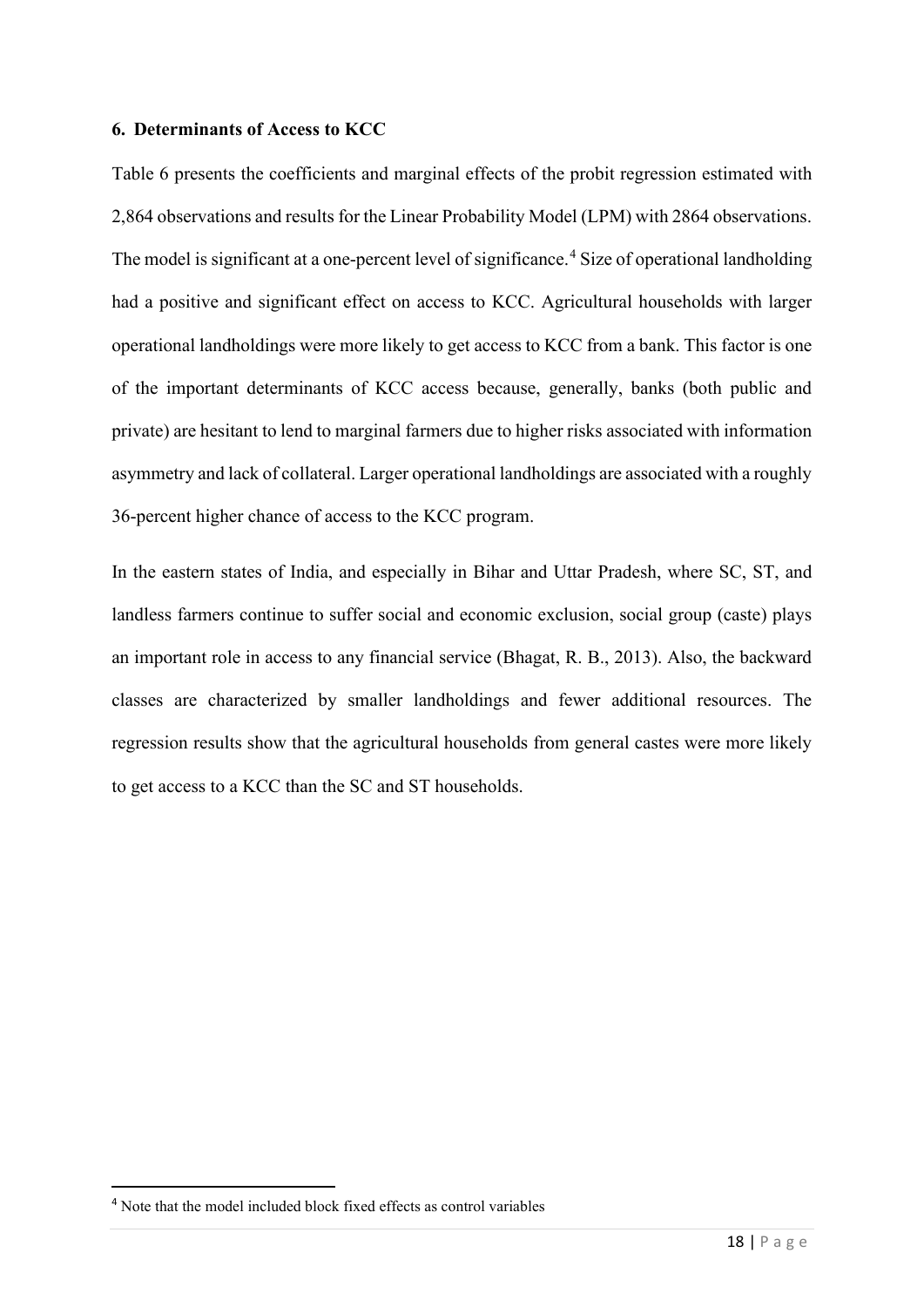|                                                     | <b>LPM</b>  | Probit      | Marginal Effect |
|-----------------------------------------------------|-------------|-------------|-----------------|
| Variables                                           | Coefficient | Coefficient | dy/dx           |
|                                                     | $0.050**$   | $0.282**$   | $0.062*$        |
| Age (years) (log)                                   | (0.025)     | (0.137)     | (0.032)         |
|                                                     | 0.017       | 0.112       | 0.025           |
| Household size (number) (log)                       | (0.015)     | (0.069)     | (0.016)         |
| Other backward caste $a, a$                         | 0.029       | $0.160*$    | $0.035*$        |
|                                                     | (0.019)     | (0.092)     | (0.021)         |
| General caste $\alpha$ , $\alpha$                   | $0.072***$  | 0.389***    | $0.093***$      |
|                                                     | (0.020)     | (0.100)     | (0.026)         |
|                                                     | $0.091***$  | $0.466***$  | $0.102***$      |
| Household head education (years) (log)              | (0.029)     | (0.141)     | (0.034)         |
|                                                     | $-0.004$    | $-0.021$    | $-0.005$        |
| Access to social-safety-net card ^                  | (0.026)     | (0.117)     | (0.023)         |
|                                                     | $0.506***$  | $1.625***$  | $0.357***$      |
| Operational land (hectare) (log)                    | (0.141)     | (0.520)     | (0.103)         |
|                                                     | $0.051***$  | $0.307***$  | $0.060***$      |
| Loan-waiving scheme <sup><math>\hat{ }</math></sup> | (0.017)     | (0.105)     | (0.018)         |
|                                                     | $0.027**$   | $0.152**$   | $0.032**$       |
| Direct cash transfer ^                              | (0.013)     | (0.074)     | (0.016)         |
|                                                     | $0.608***$  | $2.101***$  | $0.694***$      |
| Have Pradhan Mantri Fasal Bima Yojana $^\wedge$     | (0.047)     | (0.201)     | (0.061)         |
|                                                     | 0.014       | 0.075       | 0.017           |
| Received MGNREGA <sup>^</sup>                       | (0.017)     | (0.091)     | (0.021)         |
|                                                     | $0.075**$   | $0.330***$  | $0.083**$       |
| Association with any political party ^              | (0.030)     | (0.123)     | (0.034)         |
|                                                     | $-0.011**$  | $-0.063***$ | $-0.014***$     |
| Share of nonfarm income (log)                       | (0.005)     | (0.023)     | (0.005)         |
|                                                     | $-0.050***$ | $-0.267***$ | $-0.053***$     |
| Income from remittances ^                           | (0.018)     | (0.098)     | (0.018)         |
|                                                     | $-0.006$    | $-0.024$    | $-0.005$        |
| Have Prime Minister Jan Dhan Yojana account         | (0.015)     | (0.075)     | (0.017)         |
| Seek information from any source ^                  | $-0.013$    | $-0.076$    | $-0.017$        |
|                                                     | (0.014)     | (0.070)     | (0.015)         |
| Have livestock ^                                    | 0.007       | 0.021       | 0.005           |
|                                                     | (0.017)     | (0.091)     | (0.021)         |
| Constant                                            | $-1.738***$ | $-8.961***$ |                 |
|                                                     | (0.349)     | (1.375)     |                 |
| <b>Block Fixed Effects</b>                          | Yes         | Yes         | Yes             |
| Log pseudo-likelihood                               |             | -989.503    |                 |
| Correctly classified                                |             | 20.029      |                 |
| Observations                                        | 2,864       | 2,796       | 2,796           |
| R-squared                                           | 0.308       |             |                 |

<span id="page-25-0"></span>

| Table 6: Determinants of Access to KCCs for Agricultural Households, Eastern India, 2018-19 |  |  |  |
|---------------------------------------------------------------------------------------------|--|--|--|
|                                                                                             |  |  |  |

Note: Single, double, and triple asterisks (\*, \*\*, \*\*\*) indicate significance at the 10%, 5%, and 1% level, respectively. Robust standard errors are in parentheses. The observations in the columns 2, 3 and 4 were dropped from the analysis due to using block fixed effects. Circumflex (^) indicates dummy variable. α: Base group is scheduled casts and scheduled tribes.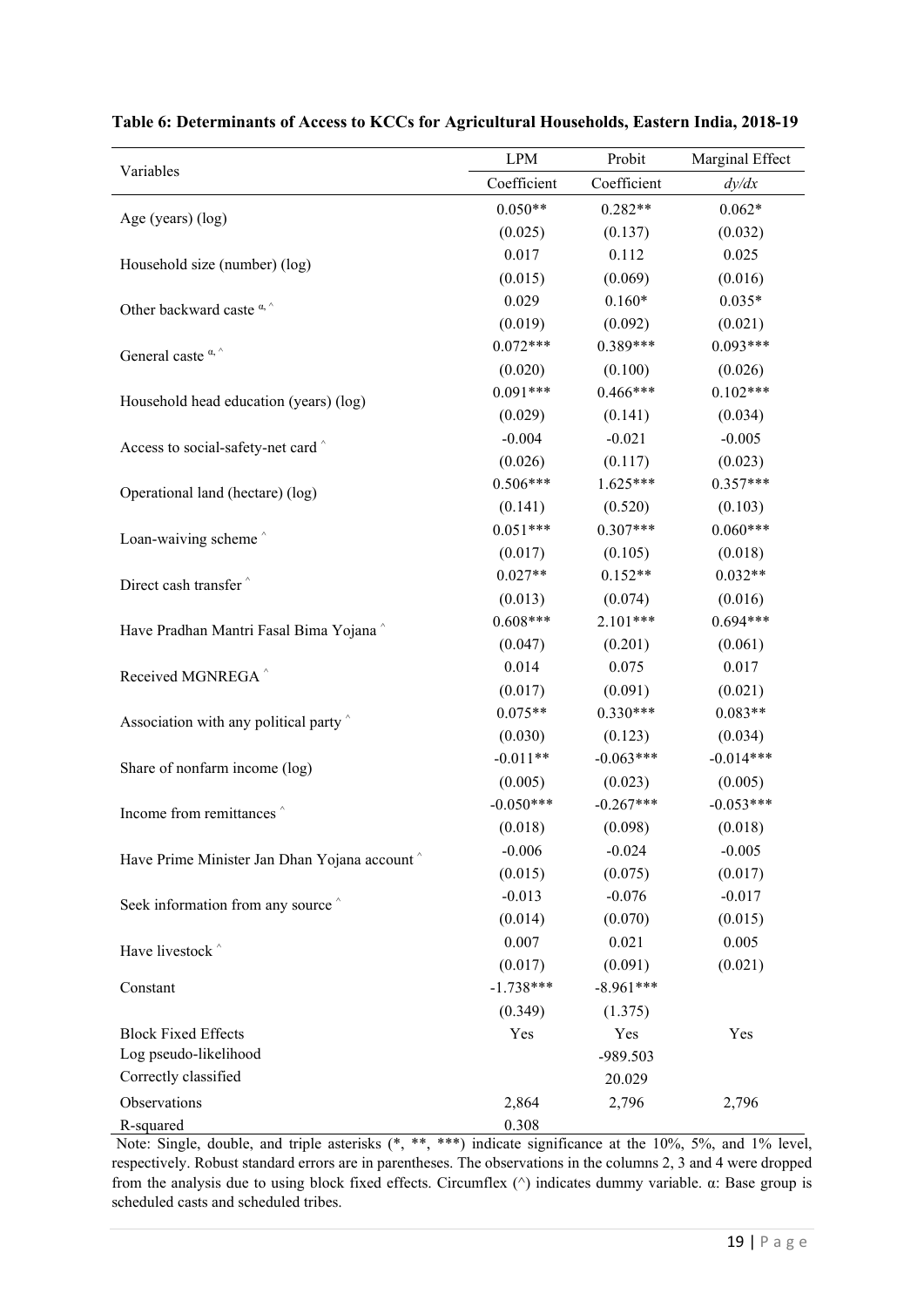Households in which the household head had more years of education were more likely to get access to the KCC scheme. Since accessing any type of agricultural credit from formal sources requires some paperwork, it is intuitive that households with educated persons will have a better access (Aditya et al., 2019). Education is also typically related to awareness of government programs in general.

Awareness of government schemes also affected households' decisions to obtain a KCC. For instance, agricultural households that had heard about loan waiving schemes more likely to obtain a KCC. Similarly, awareness of direct cash transfer schemes such as PM-Kisan, also had a significantly positive effect on accessing the KCC program. Agricultural households that had taken crop insurance under Pradhan Mantri Fasal Bima Yojana (PMFBY) were more likely to obtain a KCC. Those associated with any political party were also more likely to get access the program. On the other hand, agricultural households that were more dependent on remittance and non-farm income were less likely to obtain a KCC. Many past studies have also indicated that households with other sources of income have less liquidity constraints and generally do not prefer to be indebted.

#### <span id="page-26-0"></span>**7. Impact of KCC Access on Outcome Indicators**

Table 7 presents the impact (treatment effects) estimates of KCC access on outcome indicators. As noted earlier, we have taken four outcome indicators; namely, farm income per hectare, per capita annual household income, quantity of fertilizer used per hectare, and dependency on moneylenders for credit. We have used the Coarsened Exact Matching (CEM) method to estimate the impact of KCC access on these outcome indicators. Initially the multivariate imbalance was 0.49, but after the CEM it became 0.42.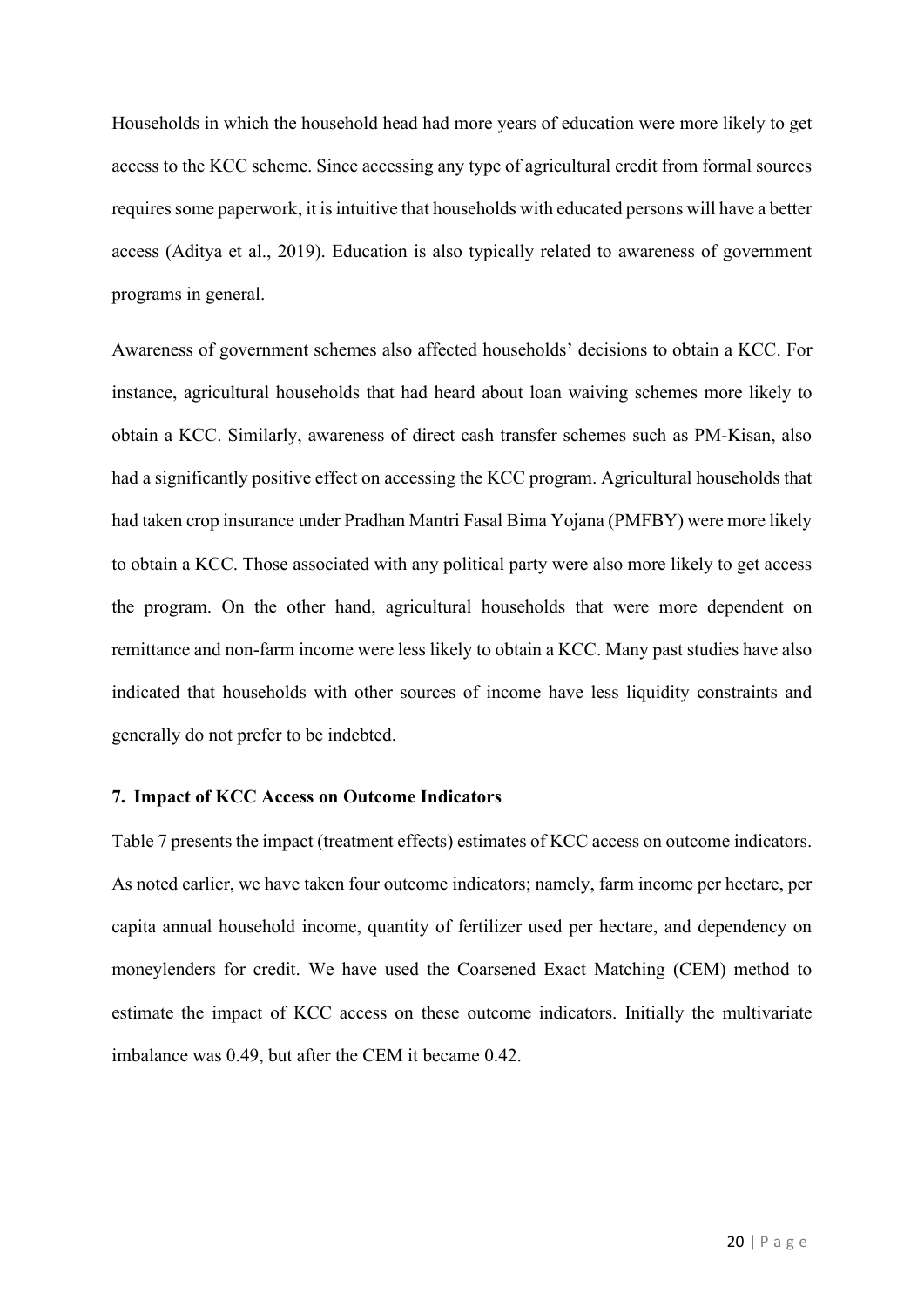| Outcome indicators                       | Marginal & Small<br>Farmers | Medium $&$<br>Large Farmers | All<br>Agricultural<br>households |
|------------------------------------------|-----------------------------|-----------------------------|-----------------------------------|
| Farm Income (INR/Ha)                     | 7936.7***                   | $-2158$ <sup>ns</sup>       | 7058.3***                         |
|                                          | (2760.6)                    | (2545.6)                    | (2680.5)                          |
| Per Capita Annual Household Income (INR) | 1864.9**                    | 1173.4 <sup>ns</sup>        | 2237.2**                          |
|                                          | (930.8)                     | (2491.9)                    | (893.1)                           |
| Quantity of fertilizer used (Kg/Ha)      | $4.4*$                      | 3.9 <sup>ns</sup>           | $5.7**$                           |
|                                          | (2.5)                       | (8.4)                       | (2.5)                             |
| Borrowing credits from money lenders     | $-24.2***$                  | $-36.9***$                  | $-24.7***$                        |
|                                          | (2.2)                       | (7.5)                       | (2.3)                             |

#### <span id="page-27-0"></span>**Table 7: Treatment Effect of KCC Access on Outcome Indicators**

Note: Single, double, and triple asterisks  $(*, **, ***)$  indicate significance at the 10%, 5%, and 1% level, respectively. Figures in parentheses are robust standard errors. ns: Not significant.

As discussed above, the KCC can be used for multiple purposes, one of which is to increase farmer income. For all agricultural households, we find a positive and significant impact of KCC access on farm income per hectare. In terms of magnitude, the result show that the KCCholder households have INR 7058 more farm income per hectare than the non-KCC holders. Further, we have estimated the impact of KCC access on farm income per hectare by landholding size. The marginal and small farmers with a KCC have, on average, INR 7936 more farm income per hectare than the non-KCC holders of the same land category. The impact of KCC access on farm income per hectare for medium and large farmers is negative and insignificant. Similarly, the impact of KCC access on per capita annual household income is positive and significant at a 5-percent level of significance. In terms of magnitude, the KCC households have INR 2237 more per capita annual household income than the non-KCC households.

Further, we have estimated the impact of KCC access on input usage (amount of fertilizer used per hectare), finding a positive and significant impact. KCC holders used an average of 5.7 kg more fertilizer per hectare than non-KCC households. In terms of landholding size, marginal and small farmers with a KCC used more fertilizer per hectare than the farmers of the same category without a KCC. Similar to farm income per hectare and per capita annual household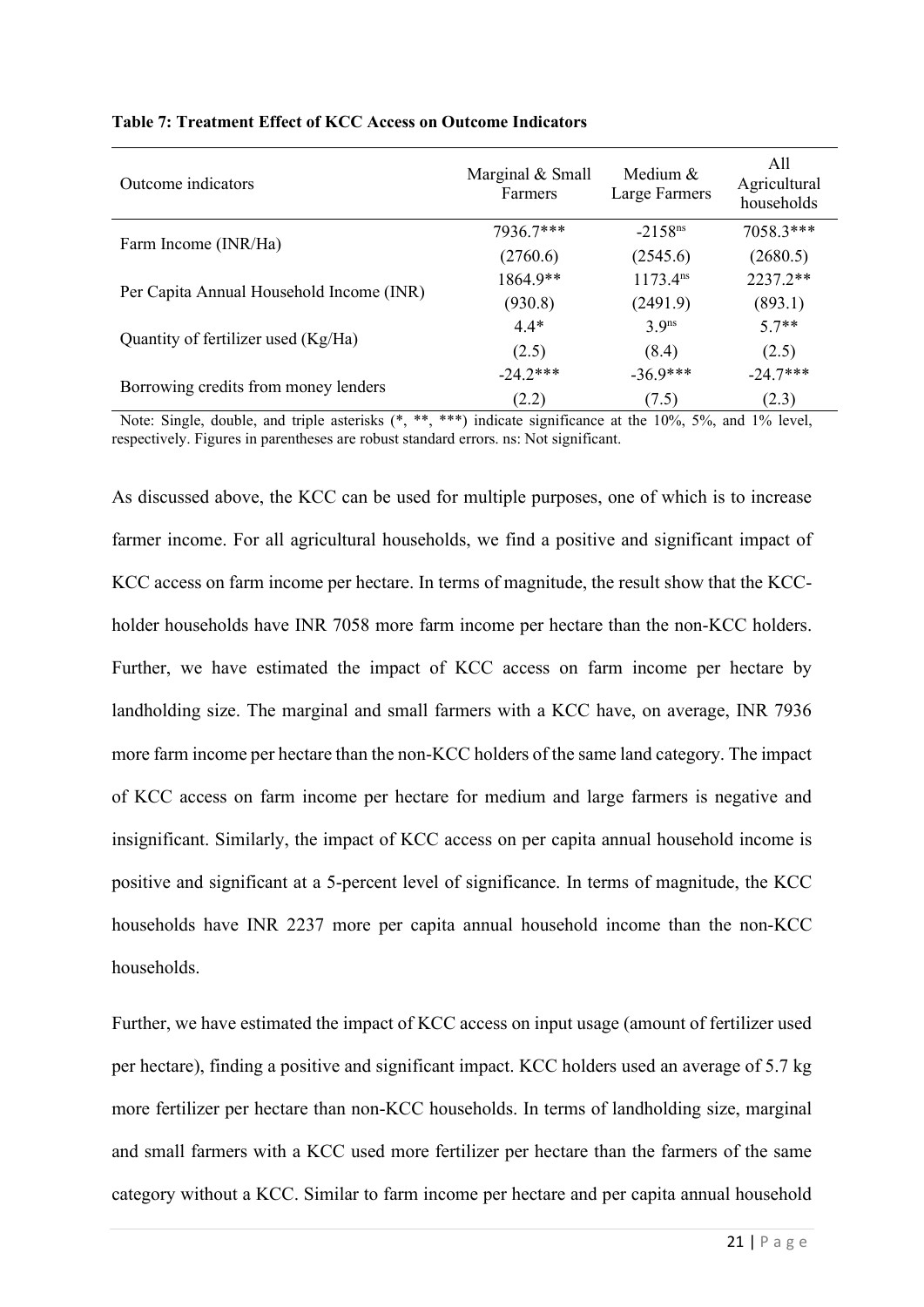income, the impact of KCC on quantity of fertilizer used per hectare among medium and large farmers is insignificant.

We have also estimated the treatment effects of KCC access on borrowing from moneylenders. Farmers with access to a KCC are about 25% less likely to borrow from moneylenders than non-KCC households. When also accounting for landholding category, medium and large farmers with KCC access are around 37% less likely to borrow from moneylenders than non-KCC holders of the same category. Marginal and small farmers with a KCC are approximately 24% less likely to borrow from moneylenders than non-KCC holders of the same category.

#### <span id="page-28-0"></span>**8. Conclusion and Implications**

Kisan Credit Cards offer hassle-free, timely, and multipurpose credit facilities to farmers. In this paper we analysed the status, correlates, and impact of KCC access in eastern India. We found that only a small proportion of agricultural households have access to a KCC, and they are more likely to be of upper socio-economic strata. The impact of KCC access was positive and significant on both input use and income. Importantly, farmers with a KCC had lesser dependence on moneylenders.

The results clearly show that the KCC scheme can help farmers by providing timely credit which facilitates optimal input use. However, program access is limited to a relatively small group of educated farmers. Creating more awareness of the program and improving access can stimulate agricultural development in eastern India. Timely credit through the KCC scheme can help promote technology adoption and increase input intensity. Given Indian policy efforts aimed at doubling the income of farmers, the KCC scheme can play a catalytic role in boosting income among farming households.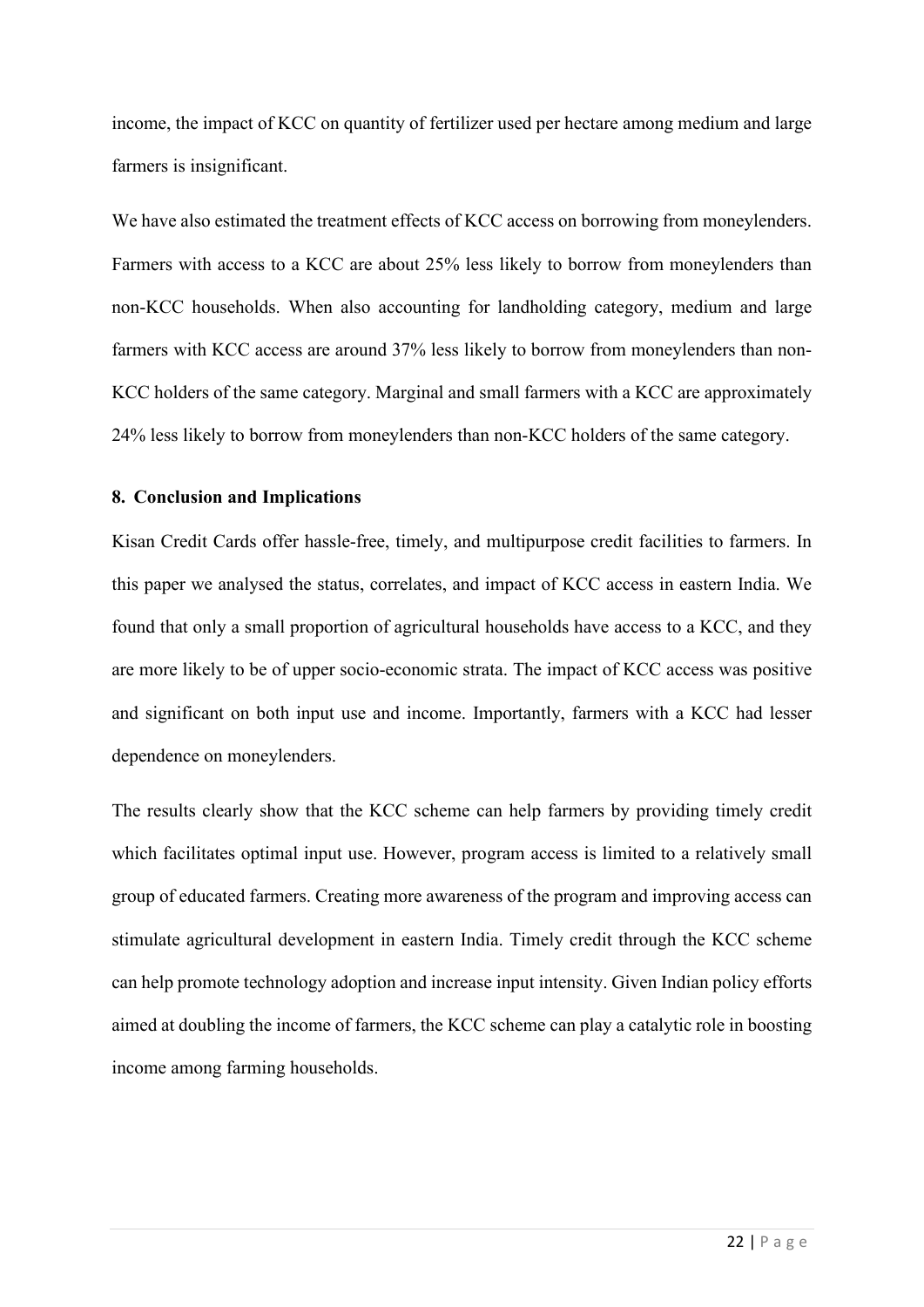### <span id="page-29-0"></span>**9. References**

- Aditya, K. S.; Jha, Girish K.; Sonkar, Vinay Kumar; Saroj, Sunil; Singh, K. M.; and Singh, R. K. P. 2019. Determinants of access to and intensity of formal credit: Evidence from a survey of rural households in Eastern India. Agricultural Economics Research Review 32(Conference): 93-102.<https://doi.org/10.5958/0974-0279.2019.00019.3>
- Akudugu, M. A. (2012). Rural Banks in Ghana'"s Upper East Region. *Asian Journal of Agriculture and Rural Development*, *2*(2), 189–200.
- Asante-Addo, C., Mockshell, J., Zeller, M., Siddig, K., & Egyir, I. S. (2017). Agricultural credit provision: what really determines farmers' participation and credit rationing? *Agricultural Finance Review*, *77*(2), 239–256. https://doi.org/10.1108/AFR-02-2016- 0010
- Awunyo-Vitor, D., Al-Hassan, R. M., Sarpong, D. B., & Egyir, I. (2014). Agricultural credit rationing in Ghana: What do formal lenders look for? *Agricultural Finance Review*, *74*(3), 364–378. https://doi.org/10.1108/AFR-01-2013-0004
- Bhagat, R. B. (2013). Conditions of SC/ST households: A story of unequal improvement. Economic and Political Weekly, 67(41), 62–66.
- Barrett, C. B., M. F. Bellemare, M.F., and J. Y. Hou. 2010. "Reconsidering Conventional Explanations of the Inverse Productivity–Size Relationship." World Development 38(1):88-97
- Binswanger, Hans.P. and Shahidur Khandker (1992): 'The Impact of Formal Finance on Rural Economy of India', World Bank, Working Paper No. 949. (also appeared in The Journal of Development Studies Volume 32, Issue 2, 1995)
- Blackwell, M., Iacus, S., King, G., & Porro, G. (2009). Cem: Coarsened exact matching in Stata. *Stata Journal*, *9*(4), 524–546.<https://doi.org/10.1177/1536867x0900900402>
- Chenaa, T. A. (2018). Determinants of Access to Credit and Performance of Smallholder Farmers in Determinants of Access to Credit and Performance of Smallholder Farmers in Kumba Municipality , South West Region of Cameroon. *Asian Journal of Agricultural Extension, Economics and Sociology*, *25*(1). https://doi.org/10.9734/AJAEES/2018/404
- Datta, N. (2015). Evaluating impacts of watershed development program on agricultural productivity, income, and livelihood in bhalki watershed of Bardhaman District, West Bengal. *World Development*, *66*, 443–456. <https://doi.org/10.1016/j.worlddev.2014.08.024>
- De Castro, E. R., & Teixeira, E. C. (2012). Rural credit and agricultural supply in Brazil. *Agricultural Economics*, *43*(3), 293–302. https://doi.org/10.1111/j.1574- 0862.2012.00583.x
- Diwas, R. B., Kumar, P., & Mathur, V. (2012). Progress and Performance of Kisan Credit Card Scheme with a Case Study of Bihar. *Agricultural Economics Research Review*, *25*(1), 125–135. https://ageconsearch.umn.edu/bitstream/126050/2/13-DR-Bis.pdf
- Gary, K., & Richard, N. (2019). Why Propensity Scores SHould NOt be Used for Matching. *Political Analysis*, *27*(4), 101–114.
- Giné, X. (2011). Access to capital in rural Thailand: An estimated model of formal vs. informal credit. *Journal of Development Economics*, *96*(1), 16–29. https://doi.org/10.1016/j.jdeveco.2010.07.001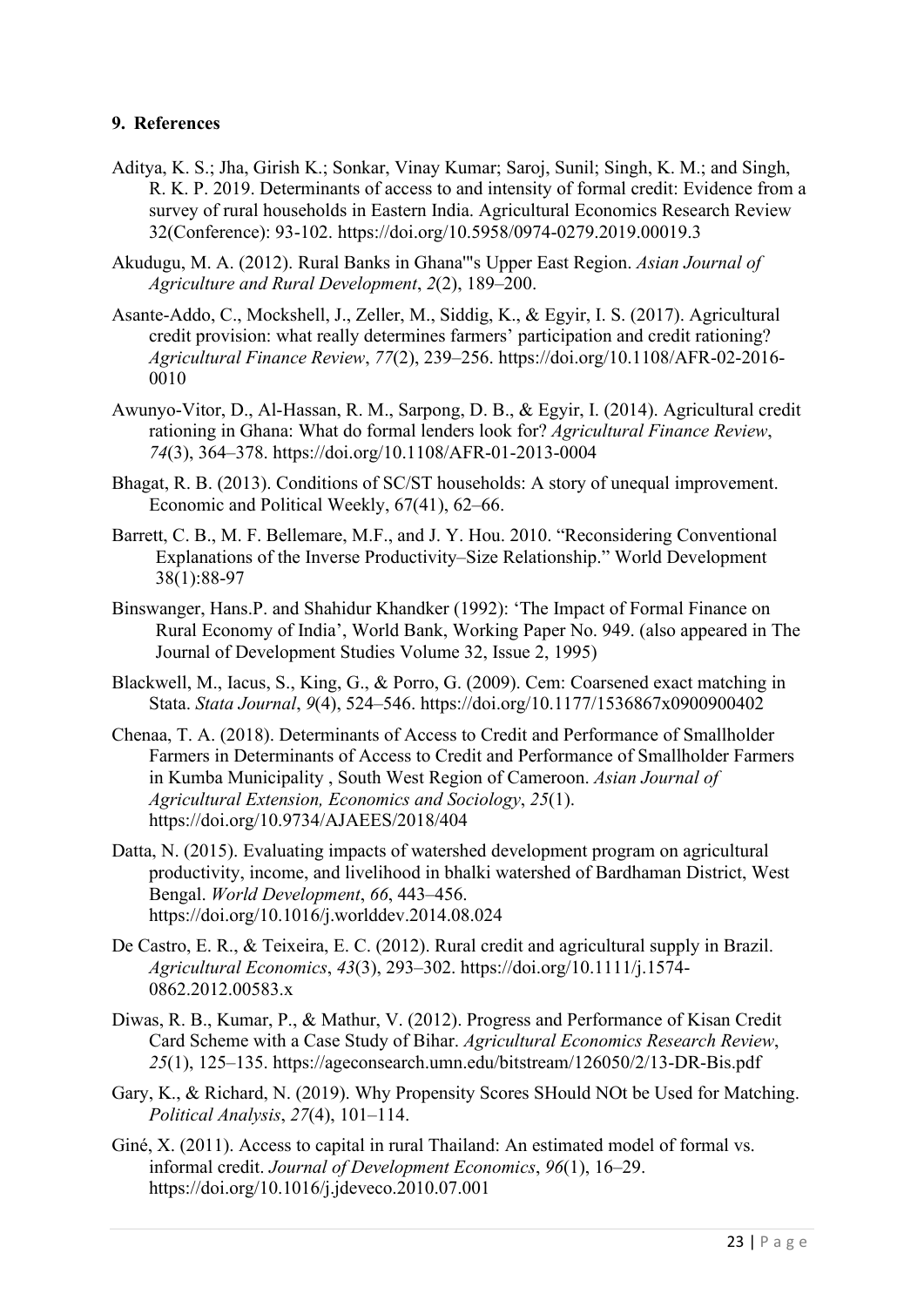- GoI. (2018). *NABARD All India Rural Financial Inclusion Survey 2016-17*.
- GoI, R. B. I. (2017). *Revised Scheme for Issue of Kisan Credit Card (KCC)*.
- Golait, R. (2007). Current Issues in Agriculture Credit in India: An Assessment. *Reserve Bank of India Occasional Papers*, *28*(1). file:///C:/Users/toby/Downloads/AGRICULTURAL+CREDIT+82933.pdf
- Guirkinger, C. and S. R. Boucher. 2008. "Credit constraints and productivity in Peruvian agriculture." Agricultural Economics 39: 295-308.
- Ho, Daniel, Kosuke Imai, Gary King and Elizabeth Stuart. 2007. "Matching as Nonparametric Pre-processing for Reducing Model Dependence in Parametric Causal Inference." Political Analysis 15:199–236. [http://gking.harvard.edu/files/abs/matchp](http://gking.harvard.edu/files/abs/matchp-abs.shtml)[abs.shtml](http://gking.harvard.edu/files/abs/matchp-abs.shtml)
- Iacus, S. M., King, G., & Porro, G. (2012). Causal inference without balance checking: Coarsened exact matching. *Political Analysis*, *20*(1), 1–24. <https://doi.org/10.1093/pan/mpr013>
- Iacus, Stefano M. King and Giuseppe Porro. 2009. "Random Recursive Partitioning: a matching method for the estimation of the average treatment effect." Journal of Applied Econometrics 24:163–185.
- Iacus SM, King G, Porro G (2008). "Matching for Causal Inference Without Balance Checking."submitted. URL http://gking.harvard.edu/files/abs/cem-abs.shtml.
- Karlan, D., R.Osei, I. O.Akoto, and C. Udry. 2014. "Agricultural decisions after relaxing credit and risk constraints." The Quarterly Journal of Economics 129 (2): 597-652.
- Kinuthia, B. K. (2018). *Credit Constraints and Agricultural Productivity in Developing Countries : The Case of East Africa AGRODEP Working Paper 0040 Credit Constraints and Agricultural Productivity in Developing Countries : The Case of East Africa AGRODEP Working Papers contain*. *January*, 1–41.
- Kumar, A., Yadav, C., Jee, S., Kumar, S., & Chauhan, S. (2011). Financial innovation in Indian agricultural credit market: Progress and performance of kisan credit card. *Indian Journal of Agricultural Economics*, *66*(3), 418–428. https://doi.org/10.1212/01.wnl.0000327667.48013.9f
- Kumar, A., A. K. Mishra, S. Saroj, and P. K. Joshi. 2017. "Institutional versus Noninstitutional Credit to Agricultural Households in India: Evidence on Impact from a National Farmers' Survey." Economic Systems 41 (3): 420–432.
- Kumar, Anjani; Mishra, Ashok K.; Sonkar, Vinay Kumar; and Saroj, Sunil. 2020. Access to credit and economic well-being of rural households: Evidence from Eastern India. Journal of Agricultural and Resource Economics 45(1): 145–160. http://dx.doi.org/10.22004/ag.econ.298439
- Mani, G. (2016). Study on implementation of Kisan Credit Card Scheme. In *NABARD Ocassional Paper- 64*.
- Narayanan, S. (2016). *The Productivity of Agricultural Credit in India*. Agricultural Economics, No 47, No 4, pp 399–409 http://www.igidr.ac.in/pdf/publication/WP-2015- 01.pdf
- Pal, D., & Laha, A. K. (2015). Sectoral credit choice in rural India. *Journal of Choice Modelling*, *14*, 1–16. https://doi.org/10.1016/j.jocm.2015.03.001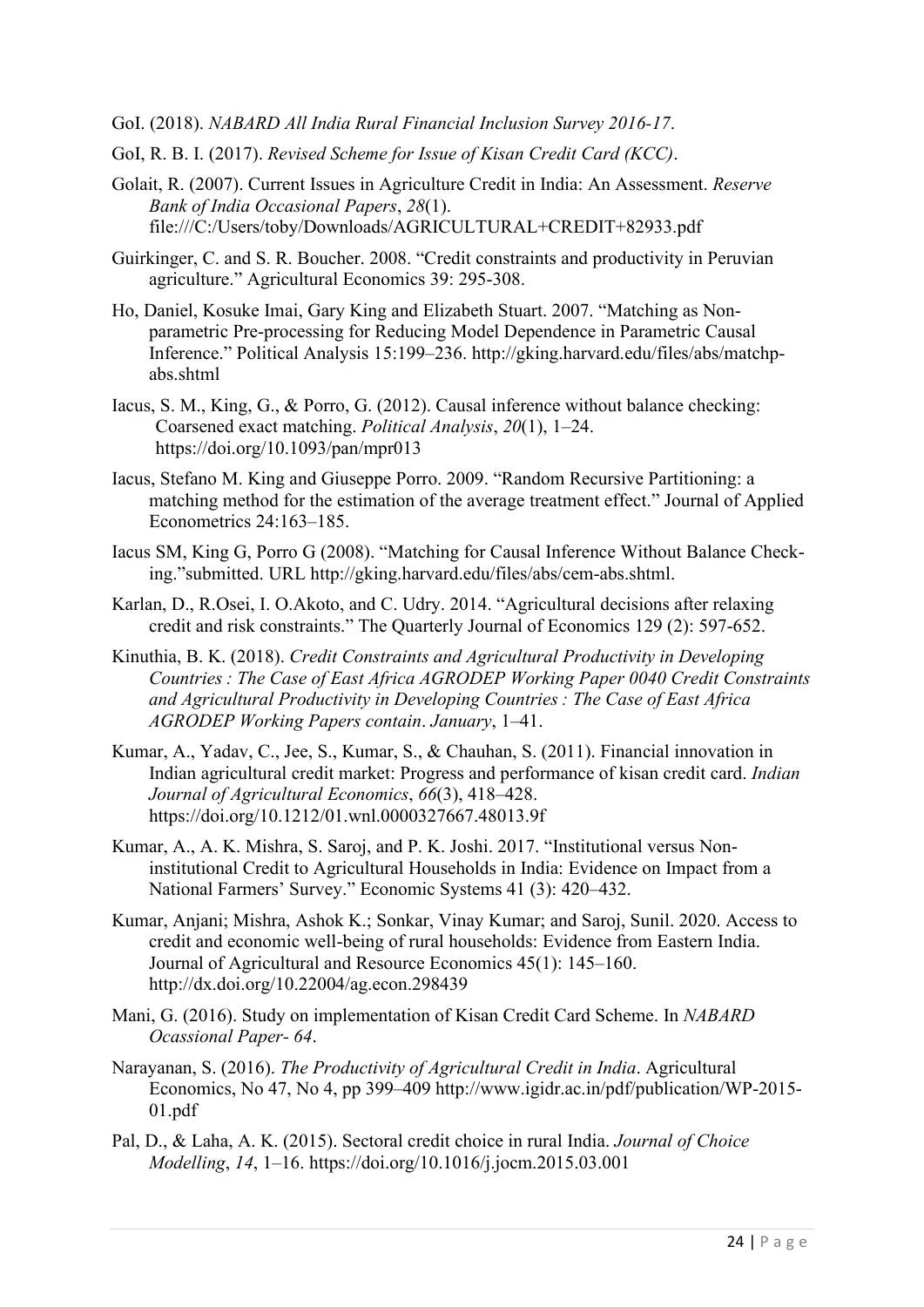- QIN, Shanshan (2007). Comparing the matching properties of Coarened Exact Matching, Propensity Score Matching, and Genetic Matching in a nationwide observational data and a Monte Carlo Experiment, *Master Thesis, BA, Renmin University of China*
- Rahman, S. ur, Hussain, A., & Taqi, M. (2014). Impact of Agricultural Credit on Agricultural Productivity in Pakistan: An Empirical Analysis. *International Journal of Advanced Research in Management and Social Sciences*, *3*(4), 125–139.
- Reserve Bank of India (RBI): Trend and Progress of Banking in India, 2018. https://www.rbi.org.in/scripts/PublicationsView.aspx?id=18748 accessed on 15<sup>th</sup> August 2020.
- Singh, H., & Sekhon, M. K. (2005). Cash-in benefits of the Kisan Credit Card Scheme: Onus is upon the farmer. *Indian Journal of Agricultural Economics*, *60*(3), 319–334. https://doi.org/10.22004/ag.econ.204406
- Tadesse, M. (2014). Fertilizer adoption, credit access, and safety nets in rural Ethiopia. *Agricultural Finance Review*, *74*(3), 290–310.